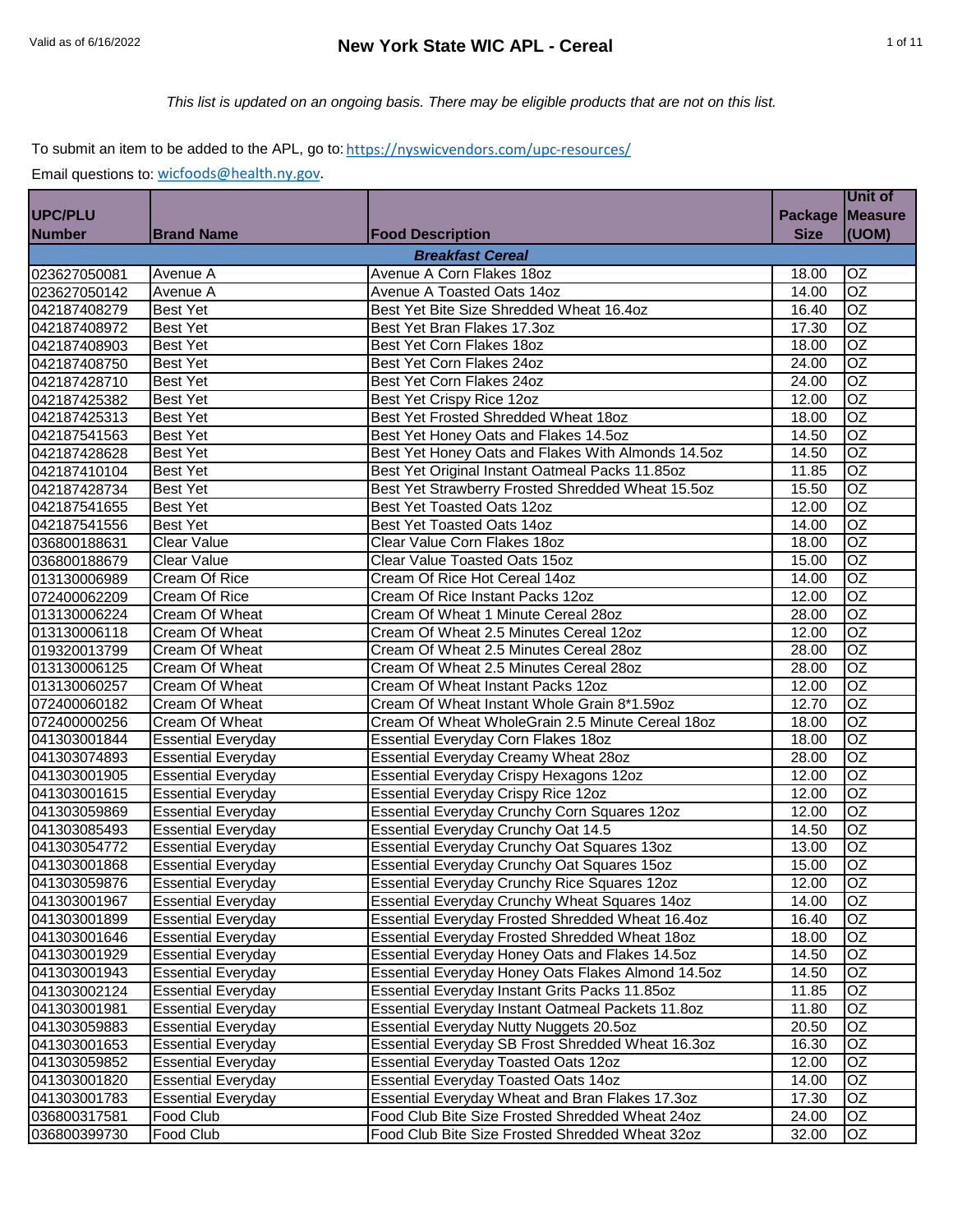| Package   Measure<br><b>Number</b><br>(UOM)<br><b>Brand Name</b><br><b>Food Description</b><br><b>Size</b><br>036800558168<br>OZ<br>Food Club<br>Food Club Bran Flakes 17.3oz<br>17.30<br>OZ<br>036800111103<br><b>Food Club</b><br>Food Club Corn Flakes 12oz<br>12.00<br>$\overline{OZ}$<br>Food Club<br>036800110175<br>Food Club Corn Flakes 18oz<br>18.00<br>$\overline{OZ}$<br>Food Club<br>Food Club Corn Flakes 18oz<br>18.00<br>$\overline{OZ}$<br><b>Food Club</b><br>Food Club Corn Flakes 24oz<br>036800110113<br>24.00<br>$\overline{OZ}$<br><b>Food Club</b><br>Food Club Corn Flakes 32oz<br>32.00<br>OZ<br><b>Food Club</b><br>Food Club Corn Squares 12oz<br>12.00<br>036800421745<br>OZ<br>Food Club<br>Food Club Crisp Rice 12oz<br>12.00<br>$\overline{OZ}$<br>Food Club<br>Food Club Crisp Rice 32oz<br>32.00<br>036800448025<br>OZ<br>Food Club<br>Food Club Frosted Shredded Wheat 18oz<br>18.00<br><b>OZ</b><br>Food Club<br>Food Club Frosted Shredded Wheat 18oz<br>18.00<br>OZ<br>036800285958<br>Food Club<br>14.50<br>Food Club Honey and Oats 14.5oz<br><b>OZ</b><br>036800285965<br>Food Club Honey and Oats With Almonds 14.5oz<br><b>Food Club</b><br>14.50<br>OZ<br>036800107472<br>Food Club Instant Oatmeal Packets 11.8oz<br><b>Food Club</b><br>11.80<br>OZ<br>Food Club<br>Food Club Oatmeal Squares 14.5oz<br>036800402782<br>14.50<br>OZ<br>036800421738<br>Food Club<br>Food Club Rice Squares 12oz<br>12.00<br>Food Club Strawberry Frosted Shredded Wheat 18oz<br>$\overline{OZ}$<br>Food Club<br>18.00<br>036800292086<br>OZ<br><b>Food Club</b><br>Food Club Toasted Oats 12oz<br>12.00<br>036800421769<br><b>OZ</b><br>Food Club<br>Food Club Toasted Oats 14oz<br>14.00<br>036800285941<br>OZ<br>036800617889<br><b>Food Club</b><br>Food Club Twin Grain Crisp 12oz<br>12.00<br>OZ<br>Food Club<br>Food Club Wheat Squares 14oz<br>14.00<br>036800291881<br>OZ<br>Food Lion Bite Size Frosted Shredded Wheat 18oz<br>Food Lion<br>18.00<br>035826071583<br>OZ<br>035826028297<br>Food Lion<br>Food Lion Bran Flakes 17.3<br>17.30<br><b>OZ</b><br>035826100122<br><b>Food Lion</b><br>Food Lion Corn Flakes 12oz<br>12.00<br>OZ<br>035826003690<br>Food Lion Corn Flakes 18oz<br>Food Lion<br>18.00<br>Food Lion Oats and More With Almonds 14.5oz<br>OZ<br>035826074997<br>Food Lion<br>14.50<br>OZ<br>Food Lion Oats and More With Honey 14.5oz<br>035826074980<br>Food Lion<br>14.50<br>Food Lion Strawberry Frosted Shredded Wheat 18oz<br>OZ<br>035826099136<br>Food Lion<br>12.00<br>$\overline{OZ}$<br>035826074973<br>Food Lion<br>Food Lion Tasteeos 14oz<br>14.00<br>$\overline{OZ}$<br>Food Lion<br>Food Lion Toasted Oats 12oz<br>12.00<br>035826100108<br>$\overline{OZ}$<br>035826100115<br>Food Lion<br>Food Lion Toasted Rice 12oz<br>12.00<br>$\overline{OZ}$<br>Foodtown Corn Flakes 18oz<br>011153040621<br>Foodtown<br>18.00<br>OZ<br>Foodtown Corn Flakes 24oz<br>Foodtown<br>24.00<br>011153040607<br>OZ<br>Foodtown<br>Foodtown Crunchy Oat Squares 13oz<br>13.00<br>011153041901<br>011153042205<br><b>OZ</b><br>Foodtown Frosted Shredded Wheat 18oz<br>Foodtown<br>18.00<br>011153041857<br>OZ<br>Foodtown<br>14.50<br>Foodtown Oats and More with Almonds 14.5oz<br><b>OZ</b><br>14.00<br>011153040690<br>Foodtown<br>Foodtown Tasteeos 14oz<br>011153040911<br>OZ<br>Foodtown Toasted Oats 12oz<br>12.00<br>Foodtown<br>016000169661<br>General Mills Berry Berry Kix 18oz<br><b>OZ</b><br><b>General Mills</b><br>18.00<br>General Mills Berry Berry Kix 18oz<br>OZ<br>016000139756<br><b>General Mills</b><br>18.00<br>OZ<br>016000492349<br><b>General Mills</b><br>General Mills Blueberry Chex 12oz<br>12.00<br>OZ<br>016000487727<br><b>General Mills</b><br>General Mills Cheerios 12oz<br>12.00<br>OZ<br><b>General Mills</b><br>General Mills Cheerios 18oz<br>016000170032<br>18.00<br>OZ<br>016000275287<br><b>General Mills</b><br><b>General Mills Cheerios 18oz</b><br>18.00<br>OZ<br><b>General Mills</b><br><b>General Mills Cheerios 18oz</b><br>18.00<br>016000666603<br>OZ<br>016000125414<br><b>General Mills</b><br>General Mills Cheerios 20oz<br>20.00<br>OZ<br>016000163928<br><b>General Mills</b><br>21.70<br>General Mills Cheerios 21.7oz<br>OZ<br>016000476080<br><b>General Mills</b><br>General Mills Cheerios 21oz<br>21.00<br>OZ<br>General Mills Cheerios 28oz<br><b>General Mills</b><br>28.00<br>016000152922<br>OZ<br>General Mills Cheerios 2pk*12oz<br><b>General Mills</b><br>24.00<br>OZ<br>016000142442<br>General Mills Cheerios 2pk*18oz<br>36.00<br><b>General Mills</b><br>OZ<br>016000148239<br><b>General Mills</b><br>General Mills Cheerios 2pk*18oz<br>36.00<br><b>General Mills</b><br>General Mills Cheerios 2pk*18oz<br>36.00<br>OZ |              |  | Unit of |
|------------------------------------------------------------------------------------------------------------------------------------------------------------------------------------------------------------------------------------------------------------------------------------------------------------------------------------------------------------------------------------------------------------------------------------------------------------------------------------------------------------------------------------------------------------------------------------------------------------------------------------------------------------------------------------------------------------------------------------------------------------------------------------------------------------------------------------------------------------------------------------------------------------------------------------------------------------------------------------------------------------------------------------------------------------------------------------------------------------------------------------------------------------------------------------------------------------------------------------------------------------------------------------------------------------------------------------------------------------------------------------------------------------------------------------------------------------------------------------------------------------------------------------------------------------------------------------------------------------------------------------------------------------------------------------------------------------------------------------------------------------------------------------------------------------------------------------------------------------------------------------------------------------------------------------------------------------------------------------------------------------------------------------------------------------------------------------------------------------------------------------------------------------------------------------------------------------------------------------------------------------------------------------------------------------------------------------------------------------------------------------------------------------------------------------------------------------------------------------------------------------------------------------------------------------------------------------------------------------------------------------------------------------------------------------------------------------------------------------------------------------------------------------------------------------------------------------------------------------------------------------------------------------------------------------------------------------------------------------------------------------------------------------------------------------------------------------------------------------------------------------------------------------------------------------------------------------------------------------------------------------------------------------------------------------------------------------------------------------------------------------------------------------------------------------------------------------------------------------------------------------------------------------------------------------------------------------------------------------------------------------------------------------------------------------------------------------------------------------------------------------------------------------------------------------------------------------------------------------------------------------------------------------------------------------------------------------------------------------------------------------------------------------------------------------------------------------------------------------------------------------------------------------------------------------------------------------------------------------------------------------------------------------------------------------------------------------------------------------------------------------------------------------------------------------------------------------------------------------------------------------------------------------------------------------------------------------------------------------------------------------------------------------------------------------------------------------------------------------------------------------------------|--------------|--|---------|
|                                                                                                                                                                                                                                                                                                                                                                                                                                                                                                                                                                                                                                                                                                                                                                                                                                                                                                                                                                                                                                                                                                                                                                                                                                                                                                                                                                                                                                                                                                                                                                                                                                                                                                                                                                                                                                                                                                                                                                                                                                                                                                                                                                                                                                                                                                                                                                                                                                                                                                                                                                                                                                                                                                                                                                                                                                                                                                                                                                                                                                                                                                                                                                                                                                                                                                                                                                                                                                                                                                                                                                                                                                                                                                                                                                                                                                                                                                                                                                                                                                                                                                                                                                                                                                                                                                                                                                                                                                                                                                                                                                                                                                                                                                                                                                        | UPC/PLU      |  |         |
|                                                                                                                                                                                                                                                                                                                                                                                                                                                                                                                                                                                                                                                                                                                                                                                                                                                                                                                                                                                                                                                                                                                                                                                                                                                                                                                                                                                                                                                                                                                                                                                                                                                                                                                                                                                                                                                                                                                                                                                                                                                                                                                                                                                                                                                                                                                                                                                                                                                                                                                                                                                                                                                                                                                                                                                                                                                                                                                                                                                                                                                                                                                                                                                                                                                                                                                                                                                                                                                                                                                                                                                                                                                                                                                                                                                                                                                                                                                                                                                                                                                                                                                                                                                                                                                                                                                                                                                                                                                                                                                                                                                                                                                                                                                                                                        |              |  |         |
|                                                                                                                                                                                                                                                                                                                                                                                                                                                                                                                                                                                                                                                                                                                                                                                                                                                                                                                                                                                                                                                                                                                                                                                                                                                                                                                                                                                                                                                                                                                                                                                                                                                                                                                                                                                                                                                                                                                                                                                                                                                                                                                                                                                                                                                                                                                                                                                                                                                                                                                                                                                                                                                                                                                                                                                                                                                                                                                                                                                                                                                                                                                                                                                                                                                                                                                                                                                                                                                                                                                                                                                                                                                                                                                                                                                                                                                                                                                                                                                                                                                                                                                                                                                                                                                                                                                                                                                                                                                                                                                                                                                                                                                                                                                                                                        |              |  |         |
|                                                                                                                                                                                                                                                                                                                                                                                                                                                                                                                                                                                                                                                                                                                                                                                                                                                                                                                                                                                                                                                                                                                                                                                                                                                                                                                                                                                                                                                                                                                                                                                                                                                                                                                                                                                                                                                                                                                                                                                                                                                                                                                                                                                                                                                                                                                                                                                                                                                                                                                                                                                                                                                                                                                                                                                                                                                                                                                                                                                                                                                                                                                                                                                                                                                                                                                                                                                                                                                                                                                                                                                                                                                                                                                                                                                                                                                                                                                                                                                                                                                                                                                                                                                                                                                                                                                                                                                                                                                                                                                                                                                                                                                                                                                                                                        |              |  |         |
|                                                                                                                                                                                                                                                                                                                                                                                                                                                                                                                                                                                                                                                                                                                                                                                                                                                                                                                                                                                                                                                                                                                                                                                                                                                                                                                                                                                                                                                                                                                                                                                                                                                                                                                                                                                                                                                                                                                                                                                                                                                                                                                                                                                                                                                                                                                                                                                                                                                                                                                                                                                                                                                                                                                                                                                                                                                                                                                                                                                                                                                                                                                                                                                                                                                                                                                                                                                                                                                                                                                                                                                                                                                                                                                                                                                                                                                                                                                                                                                                                                                                                                                                                                                                                                                                                                                                                                                                                                                                                                                                                                                                                                                                                                                                                                        |              |  |         |
|                                                                                                                                                                                                                                                                                                                                                                                                                                                                                                                                                                                                                                                                                                                                                                                                                                                                                                                                                                                                                                                                                                                                                                                                                                                                                                                                                                                                                                                                                                                                                                                                                                                                                                                                                                                                                                                                                                                                                                                                                                                                                                                                                                                                                                                                                                                                                                                                                                                                                                                                                                                                                                                                                                                                                                                                                                                                                                                                                                                                                                                                                                                                                                                                                                                                                                                                                                                                                                                                                                                                                                                                                                                                                                                                                                                                                                                                                                                                                                                                                                                                                                                                                                                                                                                                                                                                                                                                                                                                                                                                                                                                                                                                                                                                                                        | 036800110229 |  |         |
|                                                                                                                                                                                                                                                                                                                                                                                                                                                                                                                                                                                                                                                                                                                                                                                                                                                                                                                                                                                                                                                                                                                                                                                                                                                                                                                                                                                                                                                                                                                                                                                                                                                                                                                                                                                                                                                                                                                                                                                                                                                                                                                                                                                                                                                                                                                                                                                                                                                                                                                                                                                                                                                                                                                                                                                                                                                                                                                                                                                                                                                                                                                                                                                                                                                                                                                                                                                                                                                                                                                                                                                                                                                                                                                                                                                                                                                                                                                                                                                                                                                                                                                                                                                                                                                                                                                                                                                                                                                                                                                                                                                                                                                                                                                                                                        |              |  |         |
|                                                                                                                                                                                                                                                                                                                                                                                                                                                                                                                                                                                                                                                                                                                                                                                                                                                                                                                                                                                                                                                                                                                                                                                                                                                                                                                                                                                                                                                                                                                                                                                                                                                                                                                                                                                                                                                                                                                                                                                                                                                                                                                                                                                                                                                                                                                                                                                                                                                                                                                                                                                                                                                                                                                                                                                                                                                                                                                                                                                                                                                                                                                                                                                                                                                                                                                                                                                                                                                                                                                                                                                                                                                                                                                                                                                                                                                                                                                                                                                                                                                                                                                                                                                                                                                                                                                                                                                                                                                                                                                                                                                                                                                                                                                                                                        | 036800318502 |  |         |
|                                                                                                                                                                                                                                                                                                                                                                                                                                                                                                                                                                                                                                                                                                                                                                                                                                                                                                                                                                                                                                                                                                                                                                                                                                                                                                                                                                                                                                                                                                                                                                                                                                                                                                                                                                                                                                                                                                                                                                                                                                                                                                                                                                                                                                                                                                                                                                                                                                                                                                                                                                                                                                                                                                                                                                                                                                                                                                                                                                                                                                                                                                                                                                                                                                                                                                                                                                                                                                                                                                                                                                                                                                                                                                                                                                                                                                                                                                                                                                                                                                                                                                                                                                                                                                                                                                                                                                                                                                                                                                                                                                                                                                                                                                                                                                        |              |  |         |
|                                                                                                                                                                                                                                                                                                                                                                                                                                                                                                                                                                                                                                                                                                                                                                                                                                                                                                                                                                                                                                                                                                                                                                                                                                                                                                                                                                                                                                                                                                                                                                                                                                                                                                                                                                                                                                                                                                                                                                                                                                                                                                                                                                                                                                                                                                                                                                                                                                                                                                                                                                                                                                                                                                                                                                                                                                                                                                                                                                                                                                                                                                                                                                                                                                                                                                                                                                                                                                                                                                                                                                                                                                                                                                                                                                                                                                                                                                                                                                                                                                                                                                                                                                                                                                                                                                                                                                                                                                                                                                                                                                                                                                                                                                                                                                        | 036800211629 |  |         |
|                                                                                                                                                                                                                                                                                                                                                                                                                                                                                                                                                                                                                                                                                                                                                                                                                                                                                                                                                                                                                                                                                                                                                                                                                                                                                                                                                                                                                                                                                                                                                                                                                                                                                                                                                                                                                                                                                                                                                                                                                                                                                                                                                                                                                                                                                                                                                                                                                                                                                                                                                                                                                                                                                                                                                                                                                                                                                                                                                                                                                                                                                                                                                                                                                                                                                                                                                                                                                                                                                                                                                                                                                                                                                                                                                                                                                                                                                                                                                                                                                                                                                                                                                                                                                                                                                                                                                                                                                                                                                                                                                                                                                                                                                                                                                                        |              |  |         |
|                                                                                                                                                                                                                                                                                                                                                                                                                                                                                                                                                                                                                                                                                                                                                                                                                                                                                                                                                                                                                                                                                                                                                                                                                                                                                                                                                                                                                                                                                                                                                                                                                                                                                                                                                                                                                                                                                                                                                                                                                                                                                                                                                                                                                                                                                                                                                                                                                                                                                                                                                                                                                                                                                                                                                                                                                                                                                                                                                                                                                                                                                                                                                                                                                                                                                                                                                                                                                                                                                                                                                                                                                                                                                                                                                                                                                                                                                                                                                                                                                                                                                                                                                                                                                                                                                                                                                                                                                                                                                                                                                                                                                                                                                                                                                                        | 036800149724 |  |         |
|                                                                                                                                                                                                                                                                                                                                                                                                                                                                                                                                                                                                                                                                                                                                                                                                                                                                                                                                                                                                                                                                                                                                                                                                                                                                                                                                                                                                                                                                                                                                                                                                                                                                                                                                                                                                                                                                                                                                                                                                                                                                                                                                                                                                                                                                                                                                                                                                                                                                                                                                                                                                                                                                                                                                                                                                                                                                                                                                                                                                                                                                                                                                                                                                                                                                                                                                                                                                                                                                                                                                                                                                                                                                                                                                                                                                                                                                                                                                                                                                                                                                                                                                                                                                                                                                                                                                                                                                                                                                                                                                                                                                                                                                                                                                                                        | 036800114128 |  |         |
|                                                                                                                                                                                                                                                                                                                                                                                                                                                                                                                                                                                                                                                                                                                                                                                                                                                                                                                                                                                                                                                                                                                                                                                                                                                                                                                                                                                                                                                                                                                                                                                                                                                                                                                                                                                                                                                                                                                                                                                                                                                                                                                                                                                                                                                                                                                                                                                                                                                                                                                                                                                                                                                                                                                                                                                                                                                                                                                                                                                                                                                                                                                                                                                                                                                                                                                                                                                                                                                                                                                                                                                                                                                                                                                                                                                                                                                                                                                                                                                                                                                                                                                                                                                                                                                                                                                                                                                                                                                                                                                                                                                                                                                                                                                                                                        |              |  |         |
|                                                                                                                                                                                                                                                                                                                                                                                                                                                                                                                                                                                                                                                                                                                                                                                                                                                                                                                                                                                                                                                                                                                                                                                                                                                                                                                                                                                                                                                                                                                                                                                                                                                                                                                                                                                                                                                                                                                                                                                                                                                                                                                                                                                                                                                                                                                                                                                                                                                                                                                                                                                                                                                                                                                                                                                                                                                                                                                                                                                                                                                                                                                                                                                                                                                                                                                                                                                                                                                                                                                                                                                                                                                                                                                                                                                                                                                                                                                                                                                                                                                                                                                                                                                                                                                                                                                                                                                                                                                                                                                                                                                                                                                                                                                                                                        |              |  |         |
|                                                                                                                                                                                                                                                                                                                                                                                                                                                                                                                                                                                                                                                                                                                                                                                                                                                                                                                                                                                                                                                                                                                                                                                                                                                                                                                                                                                                                                                                                                                                                                                                                                                                                                                                                                                                                                                                                                                                                                                                                                                                                                                                                                                                                                                                                                                                                                                                                                                                                                                                                                                                                                                                                                                                                                                                                                                                                                                                                                                                                                                                                                                                                                                                                                                                                                                                                                                                                                                                                                                                                                                                                                                                                                                                                                                                                                                                                                                                                                                                                                                                                                                                                                                                                                                                                                                                                                                                                                                                                                                                                                                                                                                                                                                                                                        |              |  |         |
|                                                                                                                                                                                                                                                                                                                                                                                                                                                                                                                                                                                                                                                                                                                                                                                                                                                                                                                                                                                                                                                                                                                                                                                                                                                                                                                                                                                                                                                                                                                                                                                                                                                                                                                                                                                                                                                                                                                                                                                                                                                                                                                                                                                                                                                                                                                                                                                                                                                                                                                                                                                                                                                                                                                                                                                                                                                                                                                                                                                                                                                                                                                                                                                                                                                                                                                                                                                                                                                                                                                                                                                                                                                                                                                                                                                                                                                                                                                                                                                                                                                                                                                                                                                                                                                                                                                                                                                                                                                                                                                                                                                                                                                                                                                                                                        |              |  |         |
|                                                                                                                                                                                                                                                                                                                                                                                                                                                                                                                                                                                                                                                                                                                                                                                                                                                                                                                                                                                                                                                                                                                                                                                                                                                                                                                                                                                                                                                                                                                                                                                                                                                                                                                                                                                                                                                                                                                                                                                                                                                                                                                                                                                                                                                                                                                                                                                                                                                                                                                                                                                                                                                                                                                                                                                                                                                                                                                                                                                                                                                                                                                                                                                                                                                                                                                                                                                                                                                                                                                                                                                                                                                                                                                                                                                                                                                                                                                                                                                                                                                                                                                                                                                                                                                                                                                                                                                                                                                                                                                                                                                                                                                                                                                                                                        |              |  |         |
|                                                                                                                                                                                                                                                                                                                                                                                                                                                                                                                                                                                                                                                                                                                                                                                                                                                                                                                                                                                                                                                                                                                                                                                                                                                                                                                                                                                                                                                                                                                                                                                                                                                                                                                                                                                                                                                                                                                                                                                                                                                                                                                                                                                                                                                                                                                                                                                                                                                                                                                                                                                                                                                                                                                                                                                                                                                                                                                                                                                                                                                                                                                                                                                                                                                                                                                                                                                                                                                                                                                                                                                                                                                                                                                                                                                                                                                                                                                                                                                                                                                                                                                                                                                                                                                                                                                                                                                                                                                                                                                                                                                                                                                                                                                                                                        |              |  |         |
|                                                                                                                                                                                                                                                                                                                                                                                                                                                                                                                                                                                                                                                                                                                                                                                                                                                                                                                                                                                                                                                                                                                                                                                                                                                                                                                                                                                                                                                                                                                                                                                                                                                                                                                                                                                                                                                                                                                                                                                                                                                                                                                                                                                                                                                                                                                                                                                                                                                                                                                                                                                                                                                                                                                                                                                                                                                                                                                                                                                                                                                                                                                                                                                                                                                                                                                                                                                                                                                                                                                                                                                                                                                                                                                                                                                                                                                                                                                                                                                                                                                                                                                                                                                                                                                                                                                                                                                                                                                                                                                                                                                                                                                                                                                                                                        |              |  |         |
|                                                                                                                                                                                                                                                                                                                                                                                                                                                                                                                                                                                                                                                                                                                                                                                                                                                                                                                                                                                                                                                                                                                                                                                                                                                                                                                                                                                                                                                                                                                                                                                                                                                                                                                                                                                                                                                                                                                                                                                                                                                                                                                                                                                                                                                                                                                                                                                                                                                                                                                                                                                                                                                                                                                                                                                                                                                                                                                                                                                                                                                                                                                                                                                                                                                                                                                                                                                                                                                                                                                                                                                                                                                                                                                                                                                                                                                                                                                                                                                                                                                                                                                                                                                                                                                                                                                                                                                                                                                                                                                                                                                                                                                                                                                                                                        |              |  |         |
|                                                                                                                                                                                                                                                                                                                                                                                                                                                                                                                                                                                                                                                                                                                                                                                                                                                                                                                                                                                                                                                                                                                                                                                                                                                                                                                                                                                                                                                                                                                                                                                                                                                                                                                                                                                                                                                                                                                                                                                                                                                                                                                                                                                                                                                                                                                                                                                                                                                                                                                                                                                                                                                                                                                                                                                                                                                                                                                                                                                                                                                                                                                                                                                                                                                                                                                                                                                                                                                                                                                                                                                                                                                                                                                                                                                                                                                                                                                                                                                                                                                                                                                                                                                                                                                                                                                                                                                                                                                                                                                                                                                                                                                                                                                                                                        |              |  |         |
|                                                                                                                                                                                                                                                                                                                                                                                                                                                                                                                                                                                                                                                                                                                                                                                                                                                                                                                                                                                                                                                                                                                                                                                                                                                                                                                                                                                                                                                                                                                                                                                                                                                                                                                                                                                                                                                                                                                                                                                                                                                                                                                                                                                                                                                                                                                                                                                                                                                                                                                                                                                                                                                                                                                                                                                                                                                                                                                                                                                                                                                                                                                                                                                                                                                                                                                                                                                                                                                                                                                                                                                                                                                                                                                                                                                                                                                                                                                                                                                                                                                                                                                                                                                                                                                                                                                                                                                                                                                                                                                                                                                                                                                                                                                                                                        |              |  |         |
|                                                                                                                                                                                                                                                                                                                                                                                                                                                                                                                                                                                                                                                                                                                                                                                                                                                                                                                                                                                                                                                                                                                                                                                                                                                                                                                                                                                                                                                                                                                                                                                                                                                                                                                                                                                                                                                                                                                                                                                                                                                                                                                                                                                                                                                                                                                                                                                                                                                                                                                                                                                                                                                                                                                                                                                                                                                                                                                                                                                                                                                                                                                                                                                                                                                                                                                                                                                                                                                                                                                                                                                                                                                                                                                                                                                                                                                                                                                                                                                                                                                                                                                                                                                                                                                                                                                                                                                                                                                                                                                                                                                                                                                                                                                                                                        |              |  |         |
|                                                                                                                                                                                                                                                                                                                                                                                                                                                                                                                                                                                                                                                                                                                                                                                                                                                                                                                                                                                                                                                                                                                                                                                                                                                                                                                                                                                                                                                                                                                                                                                                                                                                                                                                                                                                                                                                                                                                                                                                                                                                                                                                                                                                                                                                                                                                                                                                                                                                                                                                                                                                                                                                                                                                                                                                                                                                                                                                                                                                                                                                                                                                                                                                                                                                                                                                                                                                                                                                                                                                                                                                                                                                                                                                                                                                                                                                                                                                                                                                                                                                                                                                                                                                                                                                                                                                                                                                                                                                                                                                                                                                                                                                                                                                                                        |              |  |         |
|                                                                                                                                                                                                                                                                                                                                                                                                                                                                                                                                                                                                                                                                                                                                                                                                                                                                                                                                                                                                                                                                                                                                                                                                                                                                                                                                                                                                                                                                                                                                                                                                                                                                                                                                                                                                                                                                                                                                                                                                                                                                                                                                                                                                                                                                                                                                                                                                                                                                                                                                                                                                                                                                                                                                                                                                                                                                                                                                                                                                                                                                                                                                                                                                                                                                                                                                                                                                                                                                                                                                                                                                                                                                                                                                                                                                                                                                                                                                                                                                                                                                                                                                                                                                                                                                                                                                                                                                                                                                                                                                                                                                                                                                                                                                                                        |              |  |         |
|                                                                                                                                                                                                                                                                                                                                                                                                                                                                                                                                                                                                                                                                                                                                                                                                                                                                                                                                                                                                                                                                                                                                                                                                                                                                                                                                                                                                                                                                                                                                                                                                                                                                                                                                                                                                                                                                                                                                                                                                                                                                                                                                                                                                                                                                                                                                                                                                                                                                                                                                                                                                                                                                                                                                                                                                                                                                                                                                                                                                                                                                                                                                                                                                                                                                                                                                                                                                                                                                                                                                                                                                                                                                                                                                                                                                                                                                                                                                                                                                                                                                                                                                                                                                                                                                                                                                                                                                                                                                                                                                                                                                                                                                                                                                                                        |              |  |         |
|                                                                                                                                                                                                                                                                                                                                                                                                                                                                                                                                                                                                                                                                                                                                                                                                                                                                                                                                                                                                                                                                                                                                                                                                                                                                                                                                                                                                                                                                                                                                                                                                                                                                                                                                                                                                                                                                                                                                                                                                                                                                                                                                                                                                                                                                                                                                                                                                                                                                                                                                                                                                                                                                                                                                                                                                                                                                                                                                                                                                                                                                                                                                                                                                                                                                                                                                                                                                                                                                                                                                                                                                                                                                                                                                                                                                                                                                                                                                                                                                                                                                                                                                                                                                                                                                                                                                                                                                                                                                                                                                                                                                                                                                                                                                                                        |              |  |         |
|                                                                                                                                                                                                                                                                                                                                                                                                                                                                                                                                                                                                                                                                                                                                                                                                                                                                                                                                                                                                                                                                                                                                                                                                                                                                                                                                                                                                                                                                                                                                                                                                                                                                                                                                                                                                                                                                                                                                                                                                                                                                                                                                                                                                                                                                                                                                                                                                                                                                                                                                                                                                                                                                                                                                                                                                                                                                                                                                                                                                                                                                                                                                                                                                                                                                                                                                                                                                                                                                                                                                                                                                                                                                                                                                                                                                                                                                                                                                                                                                                                                                                                                                                                                                                                                                                                                                                                                                                                                                                                                                                                                                                                                                                                                                                                        |              |  |         |
|                                                                                                                                                                                                                                                                                                                                                                                                                                                                                                                                                                                                                                                                                                                                                                                                                                                                                                                                                                                                                                                                                                                                                                                                                                                                                                                                                                                                                                                                                                                                                                                                                                                                                                                                                                                                                                                                                                                                                                                                                                                                                                                                                                                                                                                                                                                                                                                                                                                                                                                                                                                                                                                                                                                                                                                                                                                                                                                                                                                                                                                                                                                                                                                                                                                                                                                                                                                                                                                                                                                                                                                                                                                                                                                                                                                                                                                                                                                                                                                                                                                                                                                                                                                                                                                                                                                                                                                                                                                                                                                                                                                                                                                                                                                                                                        |              |  |         |
|                                                                                                                                                                                                                                                                                                                                                                                                                                                                                                                                                                                                                                                                                                                                                                                                                                                                                                                                                                                                                                                                                                                                                                                                                                                                                                                                                                                                                                                                                                                                                                                                                                                                                                                                                                                                                                                                                                                                                                                                                                                                                                                                                                                                                                                                                                                                                                                                                                                                                                                                                                                                                                                                                                                                                                                                                                                                                                                                                                                                                                                                                                                                                                                                                                                                                                                                                                                                                                                                                                                                                                                                                                                                                                                                                                                                                                                                                                                                                                                                                                                                                                                                                                                                                                                                                                                                                                                                                                                                                                                                                                                                                                                                                                                                                                        |              |  |         |
|                                                                                                                                                                                                                                                                                                                                                                                                                                                                                                                                                                                                                                                                                                                                                                                                                                                                                                                                                                                                                                                                                                                                                                                                                                                                                                                                                                                                                                                                                                                                                                                                                                                                                                                                                                                                                                                                                                                                                                                                                                                                                                                                                                                                                                                                                                                                                                                                                                                                                                                                                                                                                                                                                                                                                                                                                                                                                                                                                                                                                                                                                                                                                                                                                                                                                                                                                                                                                                                                                                                                                                                                                                                                                                                                                                                                                                                                                                                                                                                                                                                                                                                                                                                                                                                                                                                                                                                                                                                                                                                                                                                                                                                                                                                                                                        |              |  |         |
|                                                                                                                                                                                                                                                                                                                                                                                                                                                                                                                                                                                                                                                                                                                                                                                                                                                                                                                                                                                                                                                                                                                                                                                                                                                                                                                                                                                                                                                                                                                                                                                                                                                                                                                                                                                                                                                                                                                                                                                                                                                                                                                                                                                                                                                                                                                                                                                                                                                                                                                                                                                                                                                                                                                                                                                                                                                                                                                                                                                                                                                                                                                                                                                                                                                                                                                                                                                                                                                                                                                                                                                                                                                                                                                                                                                                                                                                                                                                                                                                                                                                                                                                                                                                                                                                                                                                                                                                                                                                                                                                                                                                                                                                                                                                                                        |              |  |         |
|                                                                                                                                                                                                                                                                                                                                                                                                                                                                                                                                                                                                                                                                                                                                                                                                                                                                                                                                                                                                                                                                                                                                                                                                                                                                                                                                                                                                                                                                                                                                                                                                                                                                                                                                                                                                                                                                                                                                                                                                                                                                                                                                                                                                                                                                                                                                                                                                                                                                                                                                                                                                                                                                                                                                                                                                                                                                                                                                                                                                                                                                                                                                                                                                                                                                                                                                                                                                                                                                                                                                                                                                                                                                                                                                                                                                                                                                                                                                                                                                                                                                                                                                                                                                                                                                                                                                                                                                                                                                                                                                                                                                                                                                                                                                                                        |              |  |         |
|                                                                                                                                                                                                                                                                                                                                                                                                                                                                                                                                                                                                                                                                                                                                                                                                                                                                                                                                                                                                                                                                                                                                                                                                                                                                                                                                                                                                                                                                                                                                                                                                                                                                                                                                                                                                                                                                                                                                                                                                                                                                                                                                                                                                                                                                                                                                                                                                                                                                                                                                                                                                                                                                                                                                                                                                                                                                                                                                                                                                                                                                                                                                                                                                                                                                                                                                                                                                                                                                                                                                                                                                                                                                                                                                                                                                                                                                                                                                                                                                                                                                                                                                                                                                                                                                                                                                                                                                                                                                                                                                                                                                                                                                                                                                                                        |              |  |         |
|                                                                                                                                                                                                                                                                                                                                                                                                                                                                                                                                                                                                                                                                                                                                                                                                                                                                                                                                                                                                                                                                                                                                                                                                                                                                                                                                                                                                                                                                                                                                                                                                                                                                                                                                                                                                                                                                                                                                                                                                                                                                                                                                                                                                                                                                                                                                                                                                                                                                                                                                                                                                                                                                                                                                                                                                                                                                                                                                                                                                                                                                                                                                                                                                                                                                                                                                                                                                                                                                                                                                                                                                                                                                                                                                                                                                                                                                                                                                                                                                                                                                                                                                                                                                                                                                                                                                                                                                                                                                                                                                                                                                                                                                                                                                                                        |              |  |         |
|                                                                                                                                                                                                                                                                                                                                                                                                                                                                                                                                                                                                                                                                                                                                                                                                                                                                                                                                                                                                                                                                                                                                                                                                                                                                                                                                                                                                                                                                                                                                                                                                                                                                                                                                                                                                                                                                                                                                                                                                                                                                                                                                                                                                                                                                                                                                                                                                                                                                                                                                                                                                                                                                                                                                                                                                                                                                                                                                                                                                                                                                                                                                                                                                                                                                                                                                                                                                                                                                                                                                                                                                                                                                                                                                                                                                                                                                                                                                                                                                                                                                                                                                                                                                                                                                                                                                                                                                                                                                                                                                                                                                                                                                                                                                                                        |              |  |         |
|                                                                                                                                                                                                                                                                                                                                                                                                                                                                                                                                                                                                                                                                                                                                                                                                                                                                                                                                                                                                                                                                                                                                                                                                                                                                                                                                                                                                                                                                                                                                                                                                                                                                                                                                                                                                                                                                                                                                                                                                                                                                                                                                                                                                                                                                                                                                                                                                                                                                                                                                                                                                                                                                                                                                                                                                                                                                                                                                                                                                                                                                                                                                                                                                                                                                                                                                                                                                                                                                                                                                                                                                                                                                                                                                                                                                                                                                                                                                                                                                                                                                                                                                                                                                                                                                                                                                                                                                                                                                                                                                                                                                                                                                                                                                                                        |              |  |         |
|                                                                                                                                                                                                                                                                                                                                                                                                                                                                                                                                                                                                                                                                                                                                                                                                                                                                                                                                                                                                                                                                                                                                                                                                                                                                                                                                                                                                                                                                                                                                                                                                                                                                                                                                                                                                                                                                                                                                                                                                                                                                                                                                                                                                                                                                                                                                                                                                                                                                                                                                                                                                                                                                                                                                                                                                                                                                                                                                                                                                                                                                                                                                                                                                                                                                                                                                                                                                                                                                                                                                                                                                                                                                                                                                                                                                                                                                                                                                                                                                                                                                                                                                                                                                                                                                                                                                                                                                                                                                                                                                                                                                                                                                                                                                                                        |              |  |         |
|                                                                                                                                                                                                                                                                                                                                                                                                                                                                                                                                                                                                                                                                                                                                                                                                                                                                                                                                                                                                                                                                                                                                                                                                                                                                                                                                                                                                                                                                                                                                                                                                                                                                                                                                                                                                                                                                                                                                                                                                                                                                                                                                                                                                                                                                                                                                                                                                                                                                                                                                                                                                                                                                                                                                                                                                                                                                                                                                                                                                                                                                                                                                                                                                                                                                                                                                                                                                                                                                                                                                                                                                                                                                                                                                                                                                                                                                                                                                                                                                                                                                                                                                                                                                                                                                                                                                                                                                                                                                                                                                                                                                                                                                                                                                                                        |              |  |         |
|                                                                                                                                                                                                                                                                                                                                                                                                                                                                                                                                                                                                                                                                                                                                                                                                                                                                                                                                                                                                                                                                                                                                                                                                                                                                                                                                                                                                                                                                                                                                                                                                                                                                                                                                                                                                                                                                                                                                                                                                                                                                                                                                                                                                                                                                                                                                                                                                                                                                                                                                                                                                                                                                                                                                                                                                                                                                                                                                                                                                                                                                                                                                                                                                                                                                                                                                                                                                                                                                                                                                                                                                                                                                                                                                                                                                                                                                                                                                                                                                                                                                                                                                                                                                                                                                                                                                                                                                                                                                                                                                                                                                                                                                                                                                                                        |              |  |         |
|                                                                                                                                                                                                                                                                                                                                                                                                                                                                                                                                                                                                                                                                                                                                                                                                                                                                                                                                                                                                                                                                                                                                                                                                                                                                                                                                                                                                                                                                                                                                                                                                                                                                                                                                                                                                                                                                                                                                                                                                                                                                                                                                                                                                                                                                                                                                                                                                                                                                                                                                                                                                                                                                                                                                                                                                                                                                                                                                                                                                                                                                                                                                                                                                                                                                                                                                                                                                                                                                                                                                                                                                                                                                                                                                                                                                                                                                                                                                                                                                                                                                                                                                                                                                                                                                                                                                                                                                                                                                                                                                                                                                                                                                                                                                                                        |              |  |         |
|                                                                                                                                                                                                                                                                                                                                                                                                                                                                                                                                                                                                                                                                                                                                                                                                                                                                                                                                                                                                                                                                                                                                                                                                                                                                                                                                                                                                                                                                                                                                                                                                                                                                                                                                                                                                                                                                                                                                                                                                                                                                                                                                                                                                                                                                                                                                                                                                                                                                                                                                                                                                                                                                                                                                                                                                                                                                                                                                                                                                                                                                                                                                                                                                                                                                                                                                                                                                                                                                                                                                                                                                                                                                                                                                                                                                                                                                                                                                                                                                                                                                                                                                                                                                                                                                                                                                                                                                                                                                                                                                                                                                                                                                                                                                                                        |              |  |         |
|                                                                                                                                                                                                                                                                                                                                                                                                                                                                                                                                                                                                                                                                                                                                                                                                                                                                                                                                                                                                                                                                                                                                                                                                                                                                                                                                                                                                                                                                                                                                                                                                                                                                                                                                                                                                                                                                                                                                                                                                                                                                                                                                                                                                                                                                                                                                                                                                                                                                                                                                                                                                                                                                                                                                                                                                                                                                                                                                                                                                                                                                                                                                                                                                                                                                                                                                                                                                                                                                                                                                                                                                                                                                                                                                                                                                                                                                                                                                                                                                                                                                                                                                                                                                                                                                                                                                                                                                                                                                                                                                                                                                                                                                                                                                                                        |              |  |         |
|                                                                                                                                                                                                                                                                                                                                                                                                                                                                                                                                                                                                                                                                                                                                                                                                                                                                                                                                                                                                                                                                                                                                                                                                                                                                                                                                                                                                                                                                                                                                                                                                                                                                                                                                                                                                                                                                                                                                                                                                                                                                                                                                                                                                                                                                                                                                                                                                                                                                                                                                                                                                                                                                                                                                                                                                                                                                                                                                                                                                                                                                                                                                                                                                                                                                                                                                                                                                                                                                                                                                                                                                                                                                                                                                                                                                                                                                                                                                                                                                                                                                                                                                                                                                                                                                                                                                                                                                                                                                                                                                                                                                                                                                                                                                                                        |              |  |         |
|                                                                                                                                                                                                                                                                                                                                                                                                                                                                                                                                                                                                                                                                                                                                                                                                                                                                                                                                                                                                                                                                                                                                                                                                                                                                                                                                                                                                                                                                                                                                                                                                                                                                                                                                                                                                                                                                                                                                                                                                                                                                                                                                                                                                                                                                                                                                                                                                                                                                                                                                                                                                                                                                                                                                                                                                                                                                                                                                                                                                                                                                                                                                                                                                                                                                                                                                                                                                                                                                                                                                                                                                                                                                                                                                                                                                                                                                                                                                                                                                                                                                                                                                                                                                                                                                                                                                                                                                                                                                                                                                                                                                                                                                                                                                                                        |              |  |         |
|                                                                                                                                                                                                                                                                                                                                                                                                                                                                                                                                                                                                                                                                                                                                                                                                                                                                                                                                                                                                                                                                                                                                                                                                                                                                                                                                                                                                                                                                                                                                                                                                                                                                                                                                                                                                                                                                                                                                                                                                                                                                                                                                                                                                                                                                                                                                                                                                                                                                                                                                                                                                                                                                                                                                                                                                                                                                                                                                                                                                                                                                                                                                                                                                                                                                                                                                                                                                                                                                                                                                                                                                                                                                                                                                                                                                                                                                                                                                                                                                                                                                                                                                                                                                                                                                                                                                                                                                                                                                                                                                                                                                                                                                                                                                                                        |              |  |         |
|                                                                                                                                                                                                                                                                                                                                                                                                                                                                                                                                                                                                                                                                                                                                                                                                                                                                                                                                                                                                                                                                                                                                                                                                                                                                                                                                                                                                                                                                                                                                                                                                                                                                                                                                                                                                                                                                                                                                                                                                                                                                                                                                                                                                                                                                                                                                                                                                                                                                                                                                                                                                                                                                                                                                                                                                                                                                                                                                                                                                                                                                                                                                                                                                                                                                                                                                                                                                                                                                                                                                                                                                                                                                                                                                                                                                                                                                                                                                                                                                                                                                                                                                                                                                                                                                                                                                                                                                                                                                                                                                                                                                                                                                                                                                                                        |              |  |         |
|                                                                                                                                                                                                                                                                                                                                                                                                                                                                                                                                                                                                                                                                                                                                                                                                                                                                                                                                                                                                                                                                                                                                                                                                                                                                                                                                                                                                                                                                                                                                                                                                                                                                                                                                                                                                                                                                                                                                                                                                                                                                                                                                                                                                                                                                                                                                                                                                                                                                                                                                                                                                                                                                                                                                                                                                                                                                                                                                                                                                                                                                                                                                                                                                                                                                                                                                                                                                                                                                                                                                                                                                                                                                                                                                                                                                                                                                                                                                                                                                                                                                                                                                                                                                                                                                                                                                                                                                                                                                                                                                                                                                                                                                                                                                                                        |              |  |         |
|                                                                                                                                                                                                                                                                                                                                                                                                                                                                                                                                                                                                                                                                                                                                                                                                                                                                                                                                                                                                                                                                                                                                                                                                                                                                                                                                                                                                                                                                                                                                                                                                                                                                                                                                                                                                                                                                                                                                                                                                                                                                                                                                                                                                                                                                                                                                                                                                                                                                                                                                                                                                                                                                                                                                                                                                                                                                                                                                                                                                                                                                                                                                                                                                                                                                                                                                                                                                                                                                                                                                                                                                                                                                                                                                                                                                                                                                                                                                                                                                                                                                                                                                                                                                                                                                                                                                                                                                                                                                                                                                                                                                                                                                                                                                                                        |              |  |         |
|                                                                                                                                                                                                                                                                                                                                                                                                                                                                                                                                                                                                                                                                                                                                                                                                                                                                                                                                                                                                                                                                                                                                                                                                                                                                                                                                                                                                                                                                                                                                                                                                                                                                                                                                                                                                                                                                                                                                                                                                                                                                                                                                                                                                                                                                                                                                                                                                                                                                                                                                                                                                                                                                                                                                                                                                                                                                                                                                                                                                                                                                                                                                                                                                                                                                                                                                                                                                                                                                                                                                                                                                                                                                                                                                                                                                                                                                                                                                                                                                                                                                                                                                                                                                                                                                                                                                                                                                                                                                                                                                                                                                                                                                                                                                                                        | 016000189522 |  |         |
|                                                                                                                                                                                                                                                                                                                                                                                                                                                                                                                                                                                                                                                                                                                                                                                                                                                                                                                                                                                                                                                                                                                                                                                                                                                                                                                                                                                                                                                                                                                                                                                                                                                                                                                                                                                                                                                                                                                                                                                                                                                                                                                                                                                                                                                                                                                                                                                                                                                                                                                                                                                                                                                                                                                                                                                                                                                                                                                                                                                                                                                                                                                                                                                                                                                                                                                                                                                                                                                                                                                                                                                                                                                                                                                                                                                                                                                                                                                                                                                                                                                                                                                                                                                                                                                                                                                                                                                                                                                                                                                                                                                                                                                                                                                                                                        |              |  |         |
|                                                                                                                                                                                                                                                                                                                                                                                                                                                                                                                                                                                                                                                                                                                                                                                                                                                                                                                                                                                                                                                                                                                                                                                                                                                                                                                                                                                                                                                                                                                                                                                                                                                                                                                                                                                                                                                                                                                                                                                                                                                                                                                                                                                                                                                                                                                                                                                                                                                                                                                                                                                                                                                                                                                                                                                                                                                                                                                                                                                                                                                                                                                                                                                                                                                                                                                                                                                                                                                                                                                                                                                                                                                                                                                                                                                                                                                                                                                                                                                                                                                                                                                                                                                                                                                                                                                                                                                                                                                                                                                                                                                                                                                                                                                                                                        |              |  |         |
|                                                                                                                                                                                                                                                                                                                                                                                                                                                                                                                                                                                                                                                                                                                                                                                                                                                                                                                                                                                                                                                                                                                                                                                                                                                                                                                                                                                                                                                                                                                                                                                                                                                                                                                                                                                                                                                                                                                                                                                                                                                                                                                                                                                                                                                                                                                                                                                                                                                                                                                                                                                                                                                                                                                                                                                                                                                                                                                                                                                                                                                                                                                                                                                                                                                                                                                                                                                                                                                                                                                                                                                                                                                                                                                                                                                                                                                                                                                                                                                                                                                                                                                                                                                                                                                                                                                                                                                                                                                                                                                                                                                                                                                                                                                                                                        |              |  |         |
|                                                                                                                                                                                                                                                                                                                                                                                                                                                                                                                                                                                                                                                                                                                                                                                                                                                                                                                                                                                                                                                                                                                                                                                                                                                                                                                                                                                                                                                                                                                                                                                                                                                                                                                                                                                                                                                                                                                                                                                                                                                                                                                                                                                                                                                                                                                                                                                                                                                                                                                                                                                                                                                                                                                                                                                                                                                                                                                                                                                                                                                                                                                                                                                                                                                                                                                                                                                                                                                                                                                                                                                                                                                                                                                                                                                                                                                                                                                                                                                                                                                                                                                                                                                                                                                                                                                                                                                                                                                                                                                                                                                                                                                                                                                                                                        | 016000183728 |  |         |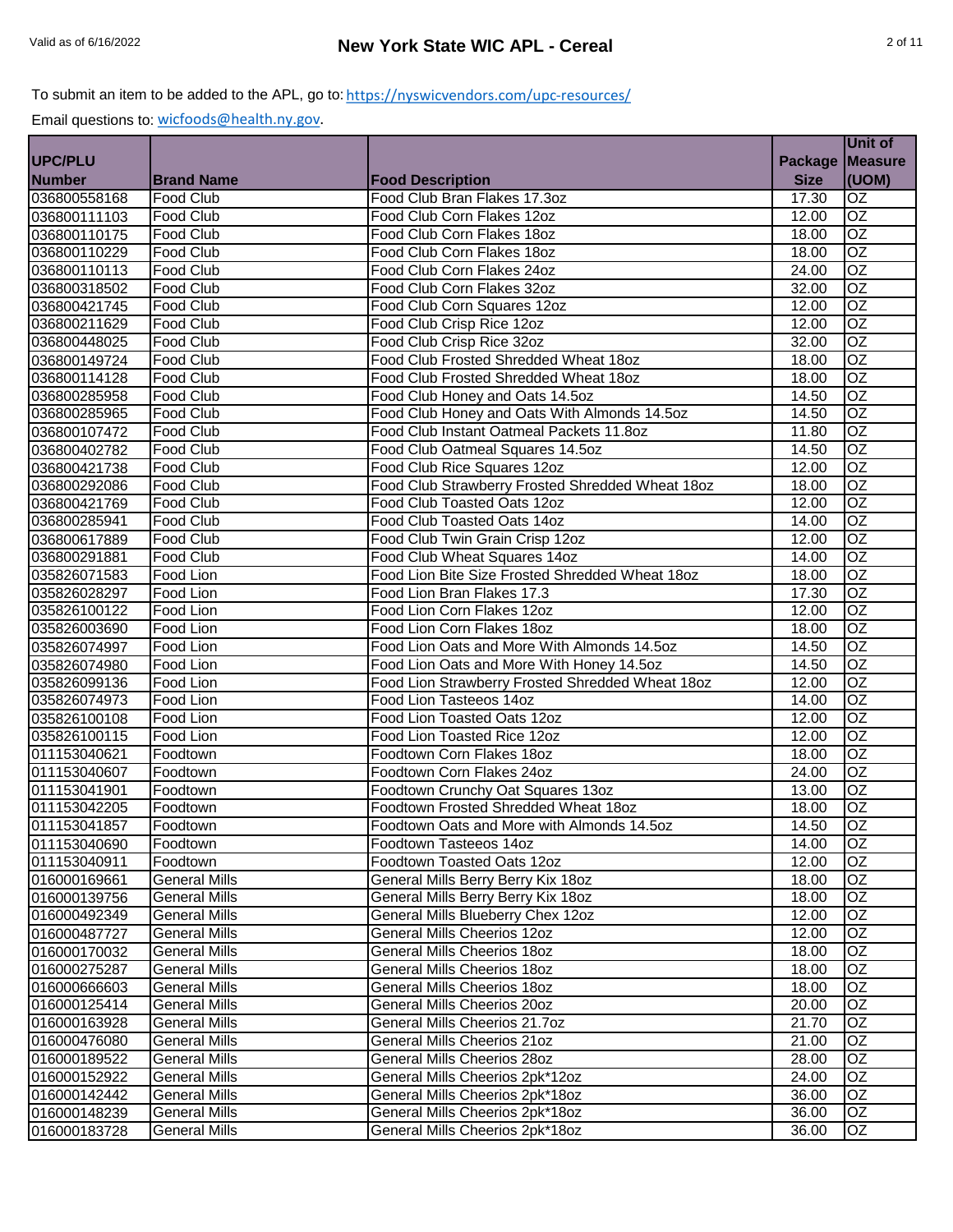|                |                      |                                                    |                | <b>Unit of</b>  |
|----------------|----------------------|----------------------------------------------------|----------------|-----------------|
| <b>UPC/PLU</b> |                      |                                                    | <b>Package</b> | <b>Measure</b>  |
| <b>Number</b>  | <b>Brand Name</b>    | <b>Food Description</b>                            | <b>Size</b>    | (UOM)           |
| 016000496965   | <b>General Mills</b> | General Mills Cheerios 2pk*18oz                    | 36.00          | <b>OZ</b>       |
| 016000898592   | <b>General Mills</b> | General Mills Cheerios 2pk*18oz                    | 36.00          | OZ              |
| 016000898257   | <b>General Mills</b> | <b>General Mills Cheerios 36oz</b>                 | 36.00          | $\overline{OZ}$ |
| 016000435094   | <b>General Mills</b> | General Mills Cheerios 40.7oz                      | 40.70          | $\overline{OZ}$ |
| 016000103719   | <b>General Mills</b> | General Mills Cinnamon Chex 12oz                   | 12.00          | $\overline{OZ}$ |
| 016000170995   | <b>General Mills</b> | General Mills Cinnamon Chex 19.2oz                 | 19.20          | $\overline{OZ}$ |
| 016000137820   | <b>General Mills</b> | General Mills Cinnamon Chex 19.6oz                 | 19.60          | OZ              |
| 016000487963   | <b>General Mills</b> | General Mills Corn Chex 12oz                       | 12.00          | OZ              |
| 016000811607   | <b>General Mills</b> | General Mills Corn Chex 14oz                       | 14.00          | $\overline{OZ}$ |
| 016000171084   | <b>General Mills</b> | General Mills Corn Chex 18oz                       | 18.00          | $\overline{OZ}$ |
| 016000487970   | <b>General Mills</b> | General Mills Corn Chex 18oz                       | 18.00          | OZ              |
| 016000157651   | <b>General Mills</b> | General Mills Fiber One Honey Clusters 17.5oz      | 17.50          | $\overline{OZ}$ |
| 016000169623   | <b>General Mills</b> | General Mills Honey Kix 18oz                       | 18.00          | <b>OZ</b>       |
| 016000139732   | <b>General Mills</b> | General Mills Honey Kix 18oz                       | 18.00          | $\overline{OZ}$ |
| 016000275676   | <b>General Mills</b> | General Mills Kix 12oz                             | 12.00          | $\overline{OZ}$ |
| 016000171046   | <b>General Mills</b> | General Mills Kix 18oz                             | 18.00          | $\overline{OZ}$ |
| 016000625709   | <b>General Mills</b> | General Mills Kix 18oz                             | 18.00          | $\overline{OZ}$ |
| 016000487697   | <b>General Mills</b> | General Mills Multi Grain Cheerios 12oz            | 12.00          | $\overline{OZ}$ |
| 016000487710   | <b>General Mills</b> | General Mills Multi Grain Cheerios 18oz            | 18.00          | OZ              |
| 016000168756   | <b>General Mills</b> | General Mills Multi Grain Cheerios 18oz            | 18.00          | OZ              |
| 016000189546   | <b>General Mills</b> | General Mills Multi Grain Cheerios 20.6oz          | 20.60          | $\overline{OZ}$ |
| 016000401051   | <b>General Mills</b> | General Mills Multi Grain Cheerios 2pk*18.75oz     | 37.50          | OZ              |
| 016000184367   | <b>General Mills</b> | General Mills Multi Grain Cheerios 2pk*18oz        | 36.00          | OZ              |
| 016000301290   | <b>General Mills</b> | General Mills Multi Grain Cheerios 2pk*18oz        | 36.00          | OZ              |
| 016000161672   | <b>General Mills</b> | General Mills MultiGrain CheeriosStrawberry 11.5oz | 11.50          | OZ              |
| 016000178182   | <b>General Mills</b> | General Mills MultiGrain CheeriosStrawberry 13.5oz | 13.50          | $\overline{OZ}$ |
| 016000161641   | <b>General Mills</b> | General Mills MultiGrain CheeriosStrawberry 14.1oz | 14.10          | OZ              |
| 016000487949   | <b>General Mills</b> | <b>General Mills Rice Chex 12oz</b>                | 12.00          | $\overline{OZ}$ |
| 016000171022   | <b>General Mills</b> | General Mills Rice Chex 18oz                       | 18.00          | $\overline{OZ}$ |
| 016000487956   | <b>General Mills</b> | General Mills Rice Chex 18oz                       | 18.00          | $\overline{OZ}$ |
| 016000170124   | <b>General Mills</b> | General Mills Sesame Street 123 Berry Numbers 12oz | 12.00          | $\overline{OZ}$ |
| 016000170094   | <b>General Mills</b> | General Mills Sesame Street 123 Berry Numbers 18oz | 18.00          | $\overline{OZ}$ |
| 016000170117   | <b>General Mills</b> | General Mills Sesame Street Cinnamon Letters 12oz  | 12.00          | OZ              |
| 016000170070   | <b>General Mills</b> | General Mills Sesame Street Cinnamon Letters 18oz  | 18.00          | OZ              |
| 016000275638   | <b>General Mills</b> | General Mills Total Whole Grain 16oz               | 16.00          | OZ              |
| 016000658905   | <b>General Mills</b> | General Mills Total Whole Grain 16oz               | 16.00          | <b>OZ</b>       |
| 016000487987   | <b>General Mills</b> | General Mills Vanilla Chex 12.1oz                  | 12.10          | OZ              |
| 016000275492   | <b>General Mills</b> | General Mills Wheat Chex 14oz                      | 14.00          | <b>OZ</b>       |
| 016000427242   | <b>General Mills</b> | General Mills Wheat Chex 19oz                      | 19.00          | <b>OZ</b>       |
| 016000275652   | <b>General Mills</b> | General Mills Wheaties 15.6oz                      | 15.60          | OZ.             |
| 086341170534   | <b>Grain Berry</b>   | Grain Berry Apple Cinnamon Toasted Oats 12oz       | 12.00          | OZ              |
| 086341170541   | <b>Grain Berry</b>   | Grain Berry Cinnamon Frosted Toasted Oats 14oz     | 14.00          | OZ              |
| 086341170558   | <b>Grain Berry</b>   | Grain Berry Cinnamon Frosted Toasted Oats 16oz     | 16.00          | OZ              |
| 086341170503   | <b>Grain Berry</b>   | Grain Berry Original Toasted Oats 12oz             | 12.00          | OZ              |
| 078742181509   | <b>Great Value</b>   | Great Value Almond Crunchy Honey Oats 18oz         | 18.00          | OZ              |
| 078742181493   | <b>Great Value</b>   | Great Value Almond Crunchy Honey Oats 28oz         | 28.00          | OZ              |
| 078742030920   | <b>Great Value</b>   | Great Value Bite Size Shredded Wheat 16.4oz        | 16.40          | OZ              |
| 078742122113   | <b>Great Value</b>   | Great Value Bran Flakes 15.6oz                     | 15.60          | OZ              |
| 078742213286   | <b>Great Value</b>   | Great Value Corn Flakes 18oz                       | 18.00          | OZ              |
| 078742358864   | <b>Great Value</b>   | Great Value Corn Flakes 18oz                       | 18.00          | OZ              |
| 078742121918   | <b>Great Value</b>   | Great Value Corn Flakes 24oz                       | 24.00          | OZ.             |
| 078742183947   | <b>Great Value</b>   | Great Value Corn Squares12oz                       | 12.00          | OZ.             |
| 078742091204   | <b>Great Value</b>   | Great Value Crunchy Honey Oats 18oz                | 18.00          | OZ              |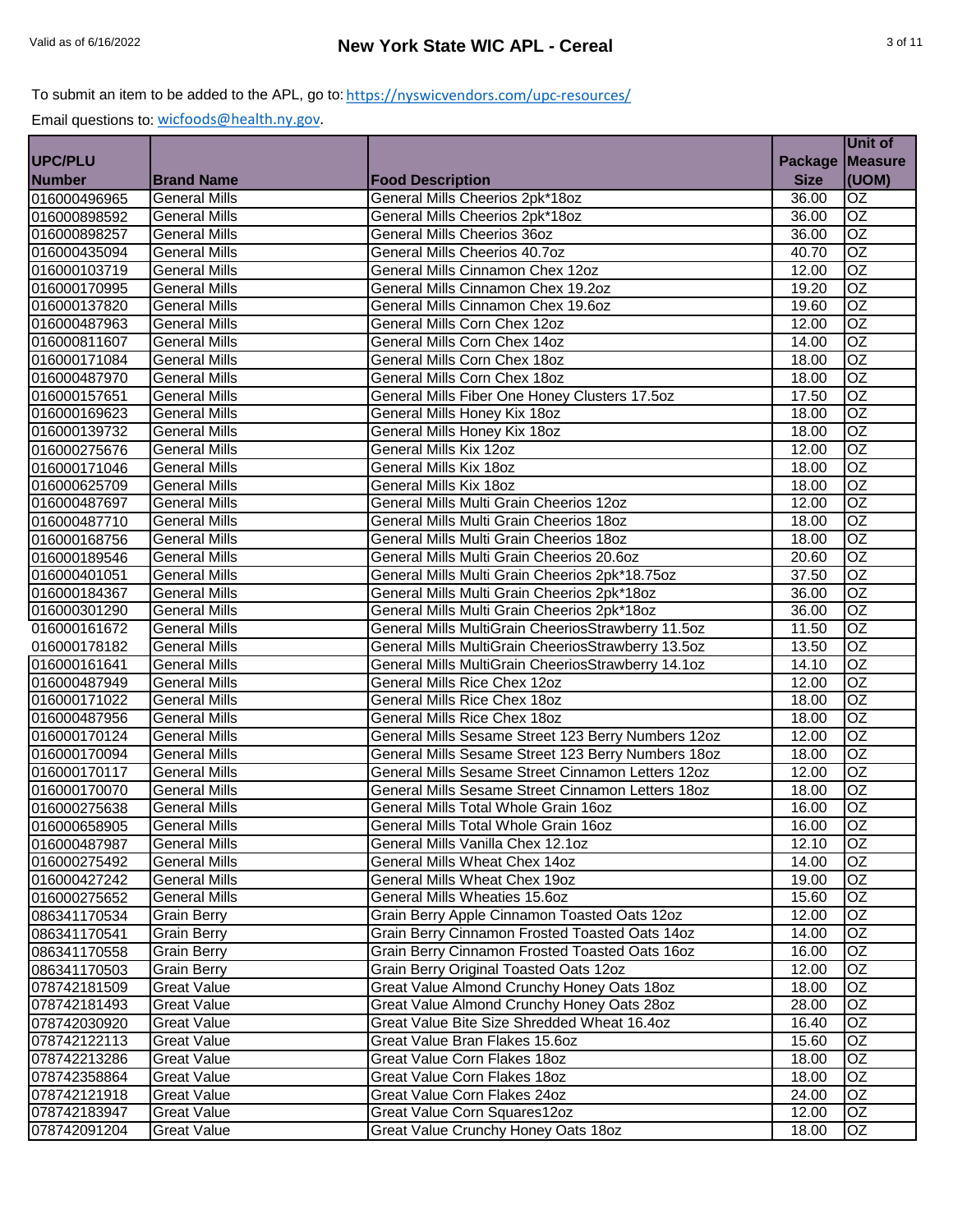|                              |                          |                                                                                                |                | <b>Unit of</b>                     |
|------------------------------|--------------------------|------------------------------------------------------------------------------------------------|----------------|------------------------------------|
| <b>UPC/PLU</b>               |                          |                                                                                                | <b>Package</b> | <b>Measure</b>                     |
| <b>Number</b>                | <b>Brand Name</b>        | <b>Food Description</b>                                                                        | <b>Size</b>    | (UOM)                              |
| 078742181486                 | <b>Great Value</b>       | Great Value Crunchy Honey Oats 18oz                                                            | 18.00          | <b>OZ</b>                          |
| 078742121789                 | <b>Great Value</b>       | Great Value Crunchy Honey Oats 27oz                                                            | 27.00          | OZ                                 |
| 078742181479                 | <b>Great Value</b>       | Great Value Crunchy Honey Oats 28oz                                                            | 28.00          | $\overline{OZ}$                    |
| 078742056821                 | <b>Great Value</b>       | Great Value Crunchy Oat Squares 18oz                                                           | 18.00          | $\overline{OZ}$                    |
| 078742075273                 | <b>Great Value</b>       | Great Value Frosted Shredded Wheat 24oz                                                        | 24.00          | $\overline{OZ}$                    |
| 078742181554                 | <b>Great Value</b>       | Great Value Os Oats 12oz                                                                       | 12.00          | $\overline{OZ}$                    |
| 078742371689                 | <b>Great Value</b>       | Great Value Regular Instant Oatmeal Packs 11.85oz                                              | 11.85          | OZ                                 |
| 078742181530                 | <b>Great Value</b>       | Great Value Rice Crisps 12oz                                                                   | 12.00          | OZ                                 |
| 078742183954                 | <b>Great Value</b>       | <b>Great Value Rice Squares 12oz</b>                                                           | 12.00          | OZ                                 |
| 078742091310                 | <b>Great Value</b>       | <b>Great Value Toasted Oats 14oz</b>                                                           | 14.00          | $\overline{OZ}$                    |
| 078742122083                 | <b>Great Value</b>       | Great Value Toasted Whole Grain Oat Spins 21oz                                                 | 21.00          | OZ                                 |
| 041268155255                 | Hannaford                | Hannaford Bite Size Frosted Shredded Wheat 18oz                                                | 18.00          | OZ                                 |
| 041268126378                 | Hannaford                | Hannaford Corn Flakes 12oz                                                                     | 12.00          | <b>OZ</b>                          |
| 041268108190                 | Hannaford                | Hannaford Corn Flakes 18oz                                                                     | 18.00          | $\overline{OZ}$                    |
| 041268204441                 | Hannaford                | Hannaford Corn Flakes 24oz                                                                     | 24.00          | $\overline{OZ}$                    |
| 041268147953                 | Hannaford                | Hannaford Creamy Wheat 28oz                                                                    | 28.00          | OZ                                 |
| 041268108336                 | Hannaford                | Hannaford Crispy Hexagons 12oz                                                                 | 12.00          | $\overline{OZ}$                    |
| 041268155804                 | Hannaford                | Hannaford Crispy Rice 12oz                                                                     | 12.00          | $\overline{OZ}$                    |
| 041268208388                 | Hannaford                | Hannaford Easy Living Oat Squares 18oz                                                         | 18.00          | OZ                                 |
|                              |                          | Hannaford Frosted Shredded Wheat 18oz                                                          | 18.00          | OZ                                 |
| 041268202744                 | Hannaford                |                                                                                                |                | $\overline{OZ}$                    |
| 041268209095<br>041268164226 | Hannaford<br>Hannaford   | Hannaford Nutty Nuggets 20.5oz<br>Hannaford Oats and More With Almonds 14.5oz                  | 20.50<br>14.50 | OZ                                 |
| 041268164219                 |                          |                                                                                                |                | OZ                                 |
|                              | Hannaford                | Hannaford Oats and More With Honey 14.5oz                                                      | 14.50          | OZ                                 |
| 041268108374<br>041268202676 | Hannaford                | Hannaford Regular Instant Oatmeal Packs 11.85oz                                                | 11.85          | $\overline{OZ}$                    |
|                              | Hannaford                | Hannaford Strawberry Frosted Shredded Wheat 18oz                                               | 18.00          | $\overline{OZ}$                    |
| 041268203611                 | Hannaford                | Hannaford Tasteeos 12oz                                                                        | 12.00          |                                    |
| 041268164202                 | Hannaford                | Hannaford Tasteeos 14oz                                                                        | 14.00          | OZ                                 |
| 041268203635                 | Hannaford<br>Hannaford   | Hannaford Toasted Corn 12oz<br>Hannaford Toasted Rice 12oz                                     | 12.00          | $\overline{OZ}$<br>$\overline{OZ}$ |
| 041268203642<br>041268155842 | Hannaford                | Hannaford Toasted Wheat Squares 14oz                                                           | 12.00          | $\overline{OZ}$                    |
| 041268108244                 | Hannaford                | Hannaford Wheat Bran Flakes 17.3oz                                                             | 14.00<br>17.30 | $\overline{OZ}$                    |
|                              | Hannaford                | Hannaford Wheat Flakes 18oz                                                                    |                | $\overline{OZ}$                    |
| 041268124091                 |                          |                                                                                                | 18.00          | OZ                                 |
| 050700552330                 | Hy Top                   | Hy Top Bite Size Frosted Shredded Wheat 18oz                                                   | 18.00          | OZ                                 |
| 050700271897                 | Hy Top                   | Hy Top Corn Flakes 18oz                                                                        | 18.00          | OZ                                 |
| 050700561240                 | Hy Top                   | Hy Top Toasted Oats 14oz<br>Hytop Bran Flakes 17.3oz                                           | 14.00          | <b>OZ</b>                          |
| 050700301518                 | Hytop                    | <b>Hytop Corn Flakes 24oz</b>                                                                  | 17.30<br>24.00 |                                    |
| 050700213712<br>050700742953 | Hytop                    |                                                                                                |                | lOZ.<br><b>OZ</b>                  |
| 050700200682                 | Hytop                    | Hytop Frosted Shredded Wheat 18oz                                                              | 18.00          |                                    |
|                              | Hytop<br><b>IGA</b>      | Hytop Honey Oats and Flakes with Almonds 14.5oz<br>IGA 100% Natural Old Fashioned Oatmeal 18oz | 14.50<br>18.00 | <b>OZ</b>                          |
| 041270024310<br>041270830843 | <b>IGA</b>               | IGA 100% Natural Whole Grain Quick Oats 18oz                                                   |                | OZ.<br>OZ                          |
|                              |                          |                                                                                                | 18.00          |                                    |
| 041270830928                 | IGA                      | IGA 100% Natural Whole Grain Quick Oats 42oz                                                   | 42.00          | OZ.                                |
| 041270830935                 | <b>IGA</b>               | IGA Bite Size Frosted Shredded Wheat 18oz                                                      | 18.00          | OZ                                 |
| 041270045704                 | <b>IGA</b>               | IGA Bite Size Frosted Shredded Wheat 19oz                                                      | 19.00          | OZ                                 |
| 041270830744                 | <b>IGA</b>               | IGA Bite Size Shredded Wheat 16.4oz                                                            | 16.40          | OZ                                 |
| 041270045193                 | <b>IGA</b>               | IGA Bite Size Shredded Wheat 17.2oz                                                            | 17.20          | $\overline{OZ}$                    |
| 041270061056                 | <b>IGA</b>               | IGA Bran Flakes 17.3oz                                                                         | 17.30          | OZ                                 |
| 041270813563                 | <b>IGA</b>               | <b>IGA Corn Flakes 18oz</b>                                                                    | 18.00          | OZ                                 |
| 041270812962                 | <b>IGA</b>               | IGA Corn Squares 12oz                                                                          | 12.00          | OZ                                 |
| 041270040914                 | <b>IGA</b><br><b>IGA</b> | IGA Crispy Corn and Rice 12oz                                                                  | 12.00          | OZ                                 |
| 041270830751                 |                          | IGA Crispy Rice 12oz                                                                           | 12.00          | OZ.                                |
| 041270830294                 | <b>IGA</b>               | IGA Honey Oats and Flakes 14.5oz                                                               | 14.50          | OZ.                                |
| 041270830409                 | <b>IGA</b>               | IGA Honey Oats and Flakes With Almonds 14.5oz                                                  | 14.50          | OZ                                 |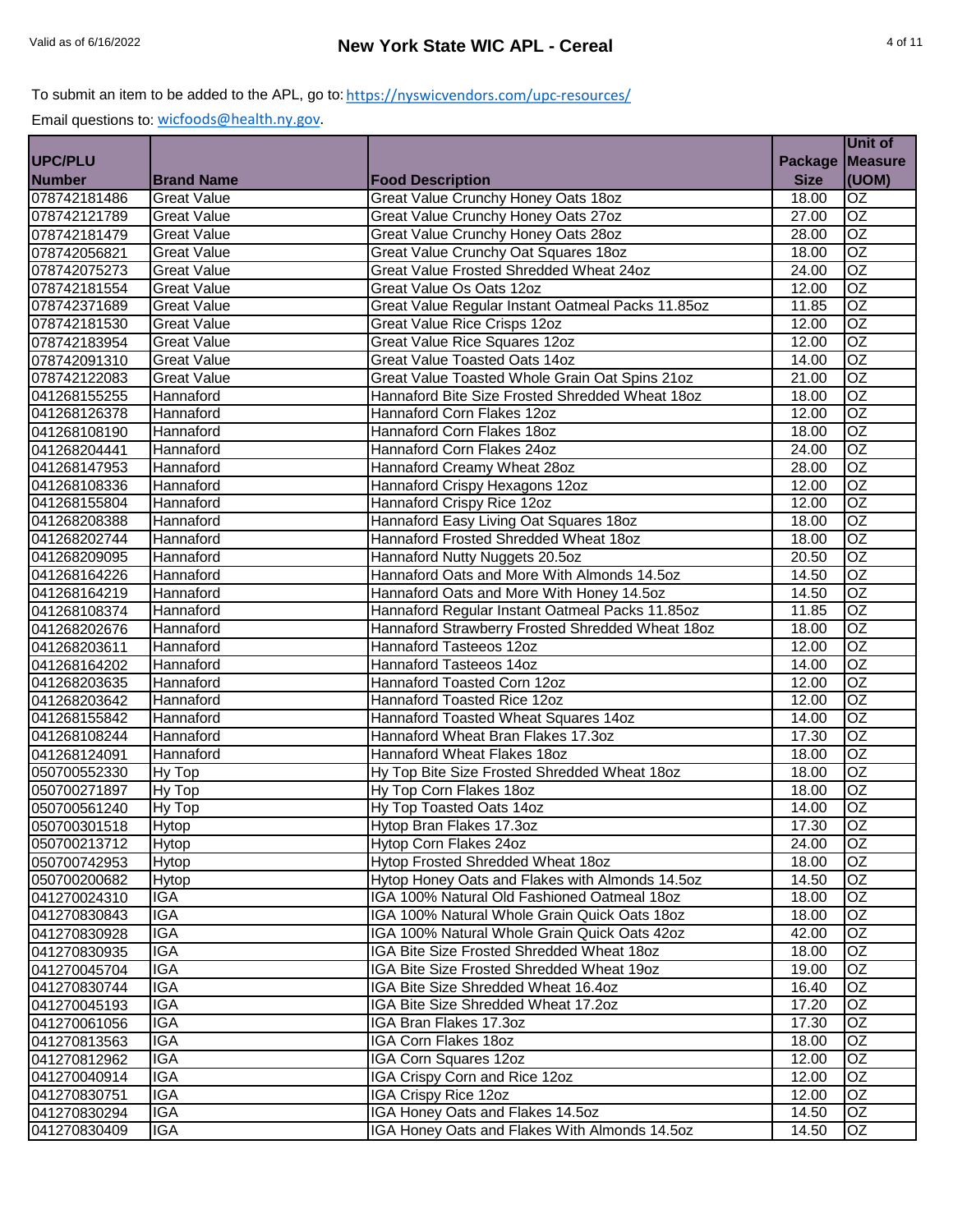|                              |                   |                                                    |                | Unit of         |
|------------------------------|-------------------|----------------------------------------------------|----------------|-----------------|
| <b>UPC/PLU</b>               |                   |                                                    | <b>Package</b> | <b>Measure</b>  |
| <b>Number</b>                | <b>Brand Name</b> | <b>Food Description</b>                            | <b>Size</b>    | (UOM)           |
| 041270016650                 | <b>IGA</b>        | IGA Original Instant Oatmeal Packs 11.8oz          | 11.80          | OZ              |
| 041270830256                 | <b>IGA</b>        | IGA Original Toasted Oats 14oz                     | 14.00          | $\overline{OZ}$ |
| 041270812979                 | <b>IGA</b>        | <b>IGA Rice Squares 12oz</b>                       | 12.00          | <b>OZ</b>       |
| 041270812993                 | <b>IGA</b>        | <b>IGA Toasted Oats 12oz</b>                       | 12.00          | OZ              |
| 038000596674                 | Kelloggs          | Kelloggs All Bran Complete Wheat Bran Flakes 18oz  | 18.00          | $\overline{OZ}$ |
| 038000001109                 | Kellogg's         | Kelloggs Corn Flakes 12oz                          | 12.00          | $\overline{OZ}$ |
| 038000198632                 | Kelloggs          | Kelloggs Corn Flakes 12oz                          | 12.00          | $\overline{OZ}$ |
| 038000001208                 | Kellogg's         | Kelloggs Corn Flakes 18oz                          | 18.00          | $\overline{OZ}$ |
| 038000198656                 | Kelloggs          | Kelloggs Corn Flakes 18oz                          | 18.00          | $\overline{OZ}$ |
| 038000001277                 | Kellogg's         | Kelloggs Corn Flakes 24oz                          | 24.00          | <b>OZ</b>       |
| 038000198670                 | Kelloggs          | Kelloggs Corn Flakes 24oz                          | 24.00          | $\overline{OZ}$ |
| 038000231452                 | Kelloggs          | Kelloggs Corn Flakes 24oz                          | 24.00          | OZ              |
| 038000271021                 | Kelloggs          | Kelloggs Corn Flakes 25.2oz                        | 25.20          | OZ              |
| 038000482809                 | Kellogg's         | Kelloggs Corn Flakes 2pk*18oz                      | 36.00          | <b>OZ</b>       |
| 038000035302                 | Kelloggs          | Kelloggs Crispix 12oz                              | 12.00          | $\overline{OZ}$ |
| 038000924224                 | Kelloggs          | Kelloggs Crispix 18oz                              | 18.00          | $\overline{OZ}$ |
| 038000270864                 | Kelloggs          | Kelloggs Frosted Mini Wheats 14.5oz                | 14.50          | OZ              |
| 038000027208                 | Kellogg's         | Kelloggs Frosted Mini Wheats 16oz                  | 16.00          | OZ              |
| 038000318290                 | Kellogg's         | Kelloggs Frosted Mini Wheats 18oz                  | 18.00          | $\overline{OZ}$ |
| 038000576195                 | Kellogg's         | Kelloggs Frosted Mini Wheats 18oz                  | 18.00          | $\overline{OZ}$ |
| 038000199349                 | Kelloggs          | Kelloggs Frosted Mini Wheats 18oz                  | 18.00          | $\overline{OZ}$ |
| 038000049002                 | Kellogg's         | Kelloggs Frosted Mini Wheats 19oz                  | 19.00          | OZ              |
| 038000027277                 | Kellogg's         | Kelloggs Frosted Mini Wheats 20.4oz                | 20.40          | $\overline{OZ}$ |
| 038000049200                 | Kellogg's         | Kelloggs Frosted Mini Wheats 24.3oz                | 24.30          | OZ              |
| 038000318344                 | Kellogg's         | Kelloggs Frosted Mini Wheats 24oz                  | 24.00          | OZ              |
| 038000199363                 | Kelloggs          | Kelloggs Frosted Mini Wheats 24oz                  | 24.00          | OZ              |
| 038000202124                 | Kelloggs          | Kelloggs Frosted Mini Wheats 26oz                  | 26.00          | $\overline{OZ}$ |
| 038000269967                 | Kelloggs          | Kelloggs Frosted Mini Wheats 29.5oz                | 29.50          | $\overline{OZ}$ |
| 038000469541                 | Kellogg's         | Kelloggs Frosted Mini Wheats 30oz                  | 30.00          | OZ              |
| 038000207501                 | Kelloggs          | Kelloggs Frosted Mini Wheats 32oz                  | 32.00          | OZ              |
| 038000249891                 | Kelloggs          | Kelloggs Frosted Mini Wheats 34oz                  | 34.00          | OZ              |
| 038000937743                 | Kellogg's         | Kelloggs Frosted Mini Wheats 36oz                  | 36.00          | OZ              |
| 038000199387                 | Kelloggs          | Kelloggs Frosted Mini Wheats Blueberry 14.3oz      | 14.30          | $\overline{OZ}$ |
| 038000199400                 | Kelloggs          | Kelloggs Frosted Mini Wheats Blueberry 22oz        | 22.00          | $\overline{OZ}$ |
| 038000245664                 | Kelloggs          | Kelloggs Frosted Mini Wheats Cinnamon Roll 14.3oz  | 14.30          | $\overline{OZ}$ |
| 038000245688                 | Kelloggs          | Kelloggs Frosted Mini Wheats Cinnamon Roll 22oz    | 22.00          | <b>OZ</b>       |
| 038000218163                 | Kelloggs          | Kelloggs Frosted Mini Wheats Filled 16.5oz         | 16.50          | OZ              |
| 038000596827                 | Kellogg's         | Kelloggs Frosted Mini Wheats Little Bites 15.2oz   | 15.20          | OZ              |
| 038000199554                 | Kelloggs          | Kelloggs Frosted Mini Wheats Little Bites 15.9oz   | 15.90          | OZ              |
| 038000191817                 | Kelloggs          | Kelloggs Frosted Mini Wheats Little Bites 21.5oz   | 21.50          | OZ              |
| 038000202117                 | Kelloggs          | Kelloggs Frosted Mini Wheats Little Bites 23oz     | 23.00          | OZ              |
| 038000199578                 | Kelloggs          | Kelloggs Frosted Mini Wheats Pumpkin Spice 14.3oz  | 14.30          | OZ              |
| 038000201288                 | Kelloggs          | Kelloggs Frosted Mini Wheats Pumpkin Spice 22oz    | 22.00          | OZ              |
| 038000199462                 | Kelloggs          | Kelloggs Frosted Mini Wheats Strawberry 14.3oz     | 14.30          | OZ              |
| 038000199509                 | Kelloggs          | Kelloggs Frosted Mini Wheats Strawberry 22oz       | 22.00          | OZ              |
| 038000199530                 | Kelloggs          | Kelloggs FrostMiniWheatsMiniBites Chocolate 15.9oz | 15.90          | OZ              |
|                              | Kelloggs          | Kelloggs FrostMiniWheatsMiniBites Chocolate 23oz   |                | OZ              |
| 038000202094<br>038000214691 |                   |                                                    | 23.00<br>17.10 | OZ              |
|                              | Kelloggs          | Kelloggs Honey Almond Ancient Grains 17.1oz        |                | OZ              |
| 038000208553                 | Kelloggs          | Kelloggs Honey Almond Ancient Grains 2pk*16.5oz    | 33.00          |                 |
| 038000212154                 | Kelloggs          | Kelloggs Original Frosted Mini Wheats 27.6oz       | 27.60          | OZ              |
| 038000199943                 | Kelloggs          | Kelloggs Rice Krispies 12oz                        | 12.00          | OZ              |
| 038000200038                 | Kelloggs          | Kelloggs Rice Krispies 18oz                        | 18.00          | OZ.             |
| 038000395000                 | Kelloggs          | Kelloggs Rice Krispies 24oz                        | 24.00          | OZ              |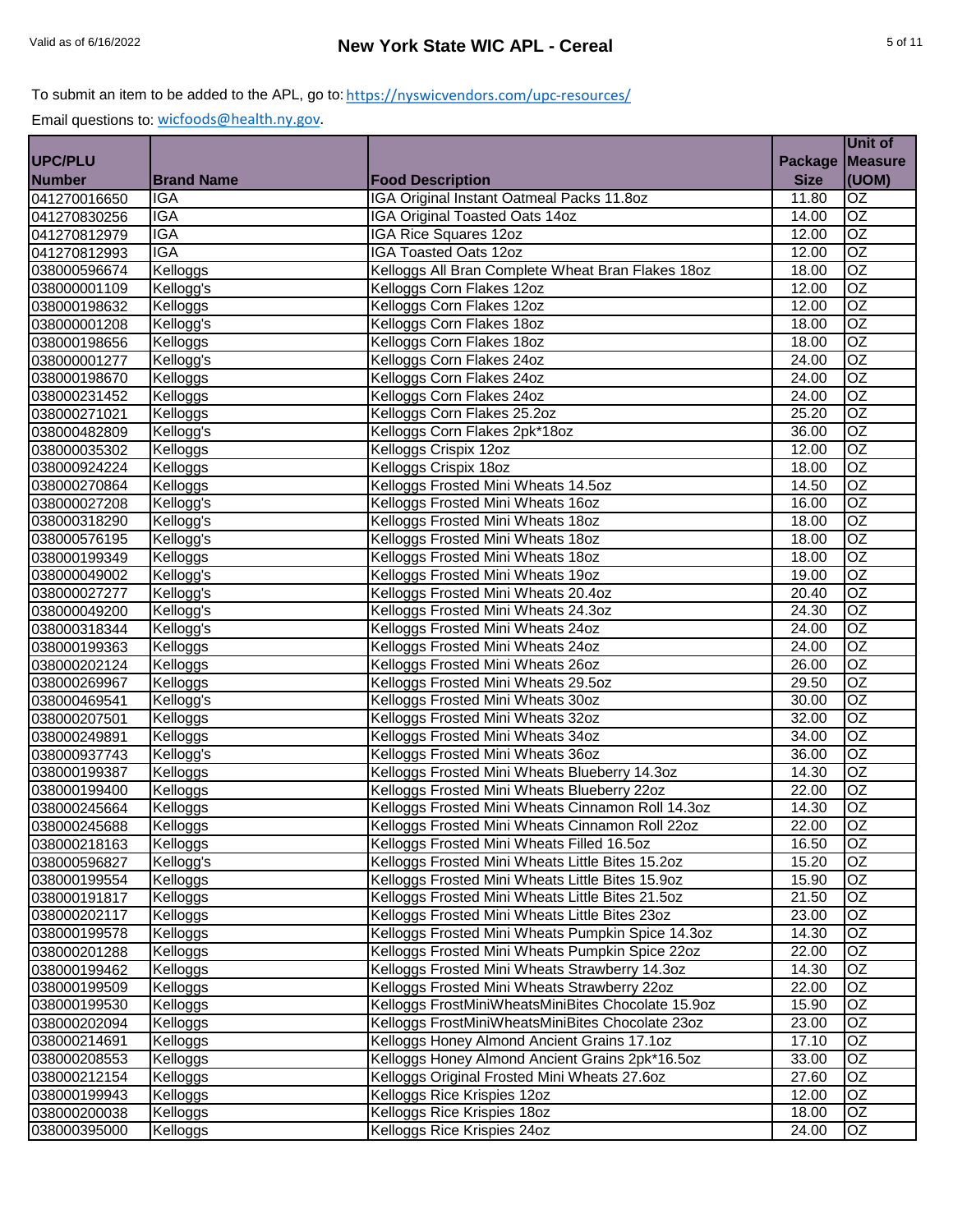|                              |                   |                                                   |                | Unit of         |
|------------------------------|-------------------|---------------------------------------------------|----------------|-----------------|
| <b>UPC/PLU</b>               |                   |                                                   |                | Package Measure |
| <b>Number</b>                | <b>Brand Name</b> | <b>Food Description</b>                           | <b>Size</b>    | (UOM)           |
| 038000231537                 | Kelloggs          | Kelloggs Rice Krispies 24oz                       | 24.00          | <b>OZ</b>       |
| 038000224690                 | Kelloggs          | Kelloggs Special K Banana 12.8oz                  | 12.80          | $\overline{OZ}$ |
| 038000224713                 | Kelloggs          | Kelloggs Special K Banana 18.5oz                  | 18.50          | OZ              |
| 038000200663                 | Kelloggs          | Kelloggs Special K Multi Grain 13.3oz             | 13.30          | $\overline{OZ}$ |
| 038000143670                 | Kelloggs          | Kelloggs Special K Multi Grain 19oz               | 19.00          | $\overline{OZ}$ |
| 038000016110                 | Kelloggs          | Kelloggs Special K Original 12oz                  | 12.00          | $\overline{OZ}$ |
| 038000016219                 | Kelloggs          | Kelloggs Special K Original 18oz                  | 18.00          | $\overline{OZ}$ |
| 021859046032                 | Kemach            | Kemach Bran Flakes 18oz                           | 18.00          | $\overline{OZ}$ |
| 021859046100                 | Kemach            | Kemach Corn Flakes 18oz                           | 18.00          | $\overline{OZ}$ |
| 021859046209                 | Kemach            | Kemach Crisp Rice 13oz                            | 13.00          | $\overline{OZ}$ |
| 021859046124                 | Kemach            | Kemach Crisp Rice 18oz                            | 18.00          | OZ              |
| 021859046148                 | Kemach            | Kemach Multi Grain Toasted Oats 15oz              | 15.00          | $\overline{OZ}$ |
| 021859046155                 | Kemach            | Kemach Toasted Oats 15oz                          | 15.00          | OZ              |
| 021859046001                 | Kemach            | Kemach Wheat Flakes 12oz                          | 12.00          | $\overline{OZ}$ |
| 073296313604                 | <b>Key Foods</b>  | Key Foods Bite Size Frosted Shredded Wheat 19oz   | 19.00          | $\overline{OZ}$ |
| 073296057058                 | <b>Key Foods</b>  | Key Foods Corn Flakes 18oz                        | 18.00          | $\overline{OZ}$ |
| 073296057096                 | <b>Key Foods</b>  | Key Foods Toasted Oats 12oz                       | 12.00          | OZ              |
| 051933049703                 | Kiggins           | Kiggins Bite Size Frosted Shredded Wheat 16oz     | 16.00          | $\overline{OZ}$ |
| 051933049802                 | Kiggins           | Kiggins Bite Size Shredded Wheat 14oz             | 14.00          | OZ              |
| 051933151208                 | Kiggins           | Kiggins Corn Flakes 18oz                          | 18.00          | OZ              |
| 051933151307                 | Kiggins           | Kiggins Crispy Rice 12oz                          | 12.00          | $\overline{OZ}$ |
| 051933347588                 | Kiggins           | Kiggins Honey Oat Crunch 18oz                     | 18.00          | OZ              |
| 051933176126                 | Kiggins           | Kiggins Rolling Oats 14oz                         | 14.00          | OZ              |
| 075130404172                 | Krasdale          | Krasdale Corn Flakes 18oz                         | 18.00          | OZ              |
| 075130414027                 | Krasdale          | Krasdale Corn Flakes 18oz                         | 18.00          | $\overline{OZ}$ |
| 075130404059                 | Krasdale          | Krasdale Honey Oats and Flakes 14.5oz             | 14.50          | $\overline{OZ}$ |
| 075130414072                 | Krasdale          | <b>Krasdale Toasted Oats 14oz</b>                 | 14.00          | $\overline{OZ}$ |
| 042400267157                 | Malt O Meal       | Malt O Meal Farina Original Hot Wheat Cereal 18oz | 18.00          | $\overline{OZ}$ |
| 042400137320                 | Malt O Meal       | Malt O Meal Farina Original Hot Wheat Cereal 28oz | 28.00          | $\overline{OZ}$ |
| 042400178019                 | Malt O Meal       | Malt O Meal Frosted Blueberry Mini Spooners 15oz  | 15.00          | $\overline{OZ}$ |
| 042400142997                 | Malt O Meal       | Malt O Meal Frosted Blueberry Mini Spooners 18oz  | 18.00          | $\overline{OZ}$ |
|                              | Malt O Meal       | Malt O Meal Frosted Blueberry Mini Spooners 36oz  | 36.00          | OZ              |
| 042400172659<br>042400181545 | Malt O Meal       | Malt O Meal Frosted Blueberry Mini Spooners 36oz  |                | $\overline{OZ}$ |
| 042400109761                 | Malt O Meal       |                                                   | 36.00          | $\overline{OZ}$ |
| 042400112747                 |                   | Malt O Meal Frosted Mini Spooners 12oz            | 12.00<br>13.00 | OZ              |
|                              | Malt O Meal       | Malt O Meal Frosted Mini Spooners 13oz            |                |                 |
| 042400025238                 | Malt O Meal       | Malt O Meal Frosted Mini Spooners 15oz            | 15.00          | OZ              |
| 042400026815                 | Malt O Meal       | Malt O Meal Frosted Mini Spooners 15oz            | 15.00          | OZ              |
| 042400108177                 | Malt O Meal       | Malt O Meal Frosted Mini Spooners 15oz            | 15.00          | <b>OZ</b>       |
| 042400025542                 | Malt O Meal       | Malt O Meal Frosted Mini Spooners 18oz            | 18.00          | OZ              |
| 042400071983                 | Malt O Meal       | Malt O Meal Frosted Mini Spooners 18oz            | 18.00          | OZ.             |
| 042400084778                 | Malt O Meal       | Malt O Meal Frosted Mini Spooners 21oz            | 21.00          | OZ              |
| 042400028758                 | Malt O Meal       | Malt O Meal Frosted Mini Spooners 27oz            | 27.00          | OZ              |
| 042400057444                 | Malt O Meal       | Malt O Meal Frosted Mini Spooners 27oz            | 27.00          | OZ              |
| 042400141303                 | Malt O Meal       | Malt O Meal Frosted Mini Spooners 27oz            | 27.00          | OZ              |
| 042400240853                 | Malt O Meal       | Malt O Meal Frosted Mini Spooners 30oz            | 30.00          | OZ              |
| 042400181521                 | Malt O Meal       | Malt O Meal Frosted Mini Spooners 36oz            | 36.00          | OZ              |
| 042400925019                 | Malt O Meal       | Malt O Meal Frosted Mini Spooners 36oz            | 36.00          | OZ              |
| 042400178002                 | Malt O Meal       | Malt O Meal Frosted Strawberry Mini Spooners 15oz | 15.00          | OZ              |
| 042400070993                 | Malt O Meal       | Malt O Meal Frosted Strawberry Mini Spooners 18oz | 18.00          | OZ              |
| 042400109037                 | Malt O Meal       | Malt O Meal Frosted Strawberry Mini Spooners 18oz | 18.00          | OZ              |
| 042400062370                 | Malt O Meal       | Malt O Meal Frosted Strawberry Mini Spooners 36oz | 36.00          | OZ              |
| 042400181538                 | Malt O Meal       | Malt O Meal Frosted Strawberry Mini Spooners 36oz | 36.00          | OZ              |
| 042400001096                 | Malt O Meal       | Malt O Meal Original Hot Wheat Cereal 18oz        | 18.00          | OZ              |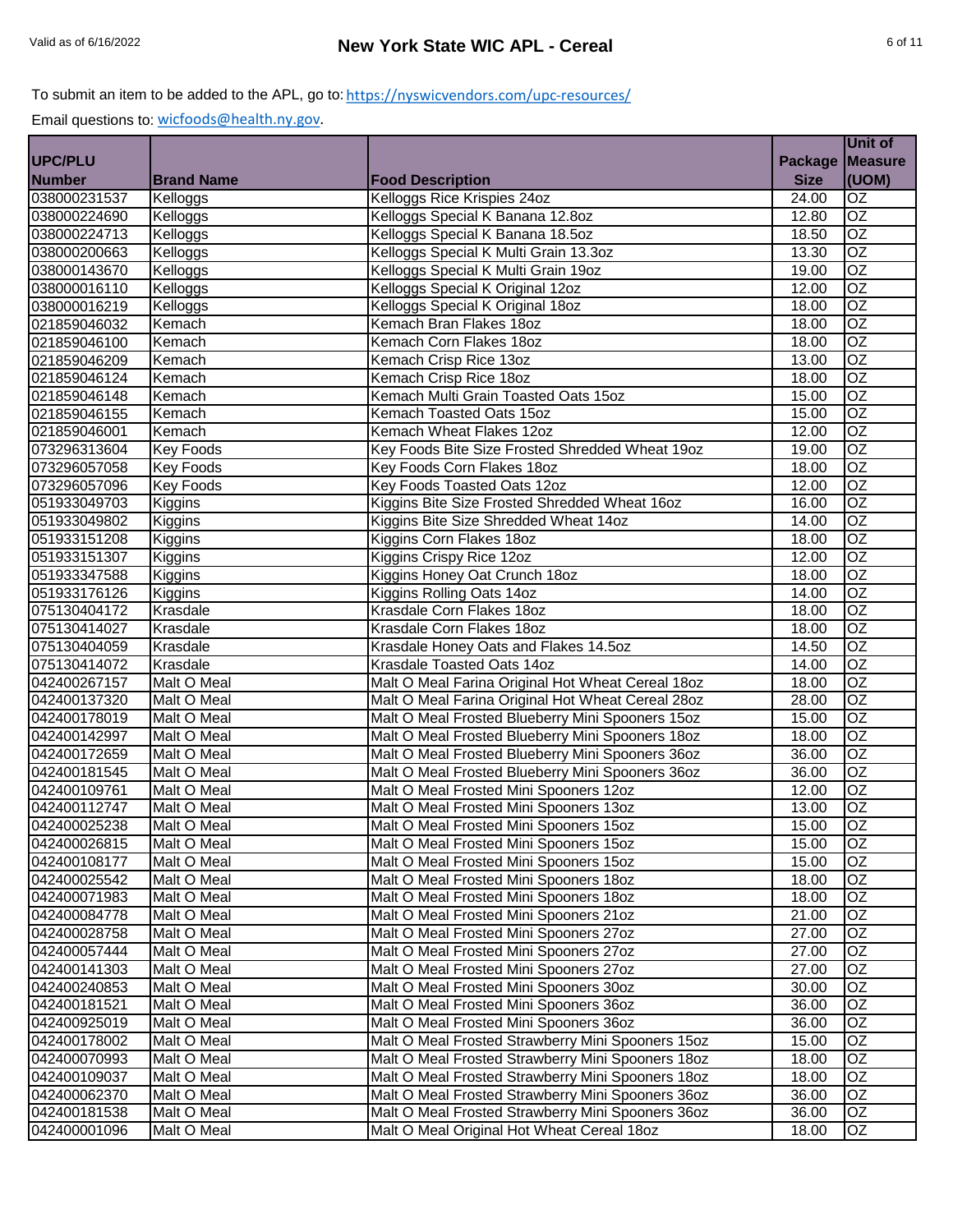|                |                      |                                                    |                | Unit of         |
|----------------|----------------------|----------------------------------------------------|----------------|-----------------|
| <b>UPC/PLU</b> |                      |                                                    | <b>Package</b> | <b>Measure</b>  |
| <b>Number</b>  | <b>Brand Name</b>    | <b>Food Description</b>                            | <b>Size</b>    | (UOM)           |
| 042400001058   | Malt O Meal          | Malt O Meal Original Hot Wheat Cereal 28oz         | 28.00          | OZ              |
| 042400001041   | Malt O Meal          | Malt O Meal Original Hot Wheat Cereal 36oz         | 36.00          | $\overline{OZ}$ |
| 085239013519   | <b>Market Pantry</b> | Market Pantry Corn Flakes 18oz                     | 18.00          | OZ              |
| 085239029848   | <b>Market Pantry</b> | Market Pantry Crunchy Oat Squares Cereal 14.5oz    | 14.50          | OZ              |
| 085239901151   | <b>Market Pantry</b> | Market Pantry Frosted Shredded Wheat 18oz          | 18.00          | $\overline{OZ}$ |
| 085239901441   | <b>Market Pantry</b> | Market Pantry Toasted Oats 180z                    | 18.00          | $\overline{OZ}$ |
| 085239906316   | <b>Market Pantry</b> | Market Pantry Toasted Rice Cereal 12oz             | 12.00          | $\overline{OZ}$ |
| 064144080373   | Maypo                | Maypo Instant Maple Oatmeal 14oz                   | 14.00          | OZ              |
| 835882007010   | Maypo                | Maypo Maple Oatmeal With Quinoa 14oz               | 14.00          | $\overline{OZ}$ |
| 064144080328   | Maypo                | Maypo Vermont Style Maple Oatmeal 19oz             | 19.00          | $\overline{OZ}$ |
| 725439109895   | <b>My Essentials</b> | My Essentials Frosted Shredded Wheat 18oz          | 18.00          | OZ              |
| 072543910245   | <b>My Essentials</b> | My Essentials Regular Instant Oatmeal Packs 11.8oz | 11.80          | OZ              |
| 050700561288   | Parade               | Parade Bite Size Shredded Wheat 16.4oz             | 16.40          | OZ              |
| 050700286433   | Parade               | Parade Corn Flakes 18oz                            | 18.00          | OZ              |
| 050700303659   | Parade               | Parade Corn Flakes 24oz                            | 24.00          | OZ              |
| 050700561202   | Parade               | Parade Crisp Rice 12oz                             | 12.00          | OZ              |
| 050700561196   | Parade               | Parade Toasted Oats 14oz                           | 14.00          | OZ              |
| 041735022127   | <b>PICS</b>          | PICS Crispy Honey Oats and Flakes 14.5oz           | 14.50          | OZ              |
| 041735022103   | <b>PICs</b>          | PICs Crispy Rice 18oz                              | 18.00          | $\overline{OZ}$ |
| 041735159168   | <b>PICs</b>          | PICs Frosted Shredded Wheat 18oz                   | 18.00          | OZ              |
| 041735022134   | <b>PICS</b>          | PICS Honey Oats and Flakes with Almonds 14.5oz     | 14.50          | OZ              |
| 041735049407   | <b>PICs</b>          | PICs Instant Regular Oatmeal Packs 11.8oz          | 11.80          | <b>OZ</b>       |
| 041735088635   | <b>PICs</b>          | PICs Toasted Corn Crisps 12oz                      | 12.00          | OZ              |
| 041735088628   | <b>PICs</b>          | PICs Toasted Rice Crisps 12oz                      | 12.00          | OZ              |
| 041735098535   | <b>PICs</b>          | PICS Wheat Bran Flakes 17.3oz                      | 17.30          | $\overline{OZ}$ |
| 884912004710   | Post                 | Post Grape Nuts 20.5oz                             | 20.50          | OZ              |
| 884912105219   | Post                 | Post Grape Nuts 24oz                               | 24.00          | OZ              |
| 884912004727   | Post                 | Post Grape Nuts 29oz                               | 29.00          | $\overline{OZ}$ |
| 884912105400   | Post                 | Post Grape Nuts 32oz                               | 32.00          | OZ              |
| 884912109101   | Post                 | Post Grape Nuts Flakes 18oz                        | 18.00          | $\overline{OZ}$ |
| 884912116505   | Post                 | Post Great Grains Banana Nut Crunch 15.5oz         | 15.50          | $\overline{OZ}$ |
| 884912320445   | Post                 | Post Great Grains Banana Nut Crunch Cereal 18oz    | 18.00          | <b>OZ</b>       |
| 884912126016   | Post                 | Post Great Grains Crunchy Pecan 16oz               | 16.00          | <b>OZ</b>       |
| 884912320490   | Post                 | Post Great Grains Crunchy Pecan 19oz               | 19.00          | OZ              |
| 884912359155   | Post                 | Post Honey Bunches of Oats Honey Roasted 12oz      | 12.00          | $\overline{OZ}$ |
| 884912014245   | Post                 | Post Honey Bunches of Oats Honey Roasted 14.5oz    | 14.50          | <b>OZ</b>       |
| 884912014269   | Post                 | Post Honey Bunches of Oats Honey Roasted 18oz      | 18.00          | OZ              |
| 884912006806   | Post                 | Post Honey Bunches of Oats Honey Roasted 23oz      | 23.00          | OZ              |
| 884912249272   | Post                 | Post Honey Bunches of Oats Honey Roasted 28oz      | 28.00          | OZ              |
| 884912356178   | Post                 | Post Honey Bunches of Oats Honey Roasted 30.5oz    | 30.50          | OZ.             |
| 884912359162   | Post                 | Post Honey Bunches of Oats with Almonds 12oz       | 12.00          | OZ.             |
| 884912014252   | Post                 | Post Honey Bunches of Oats with Almonds 14.5oz     | 14.50          | OZ.             |
| 884912014276   | Post                 | Post Honey Bunches of Oats with Almonds 18oz       | 18.00          | OZ              |
| 884912006813   | Post                 | Post Honey Bunches of Oats with Almonds 23oz       | 23.00          | OZ              |
| 884912249265   | Post                 | Post Honey Bunches of Oats with Almonds 28oz       | 28.00          | OZ              |
| 884912356291   | Post                 | Post Honey Bunches of Oats with Almonds 30.5oz     | 30.50          | OZ              |
| 884912377142   | Post                 | Post Honey Bunches of Oats Vanilla Bunches 12oz    | 12.00          | OZ              |
| 884912017864   | Post                 | Post Honey Bunches of Oats Vanilla Bunches 18oz    | 18.00          | OZ.             |
| 041735050007   | Price Chopper        | Price Chopper Corn Flakes 180z                     | 18.00          | OZ              |
| 041735079251   | Price Chopper        | Price Chopper Good Choice Oat Squares 18oz         | 18.00          | OZ              |
| 041735012326   | Price Chopper        | Price Chopper Strwb Frosted Shredded Wheat 16.3oz  | 16.30          | OZ.             |
| 041735088604   | Price Chopper        | Price Chopper Whole Grain Toasted Oats 12oz        | 12.00          | OZ              |
| 041190756742   | <b>Price Rite</b>    | Price Rite Bran Flakes 17.3oz                      | 17.30          | OZ              |
|                |                      |                                                    |                |                 |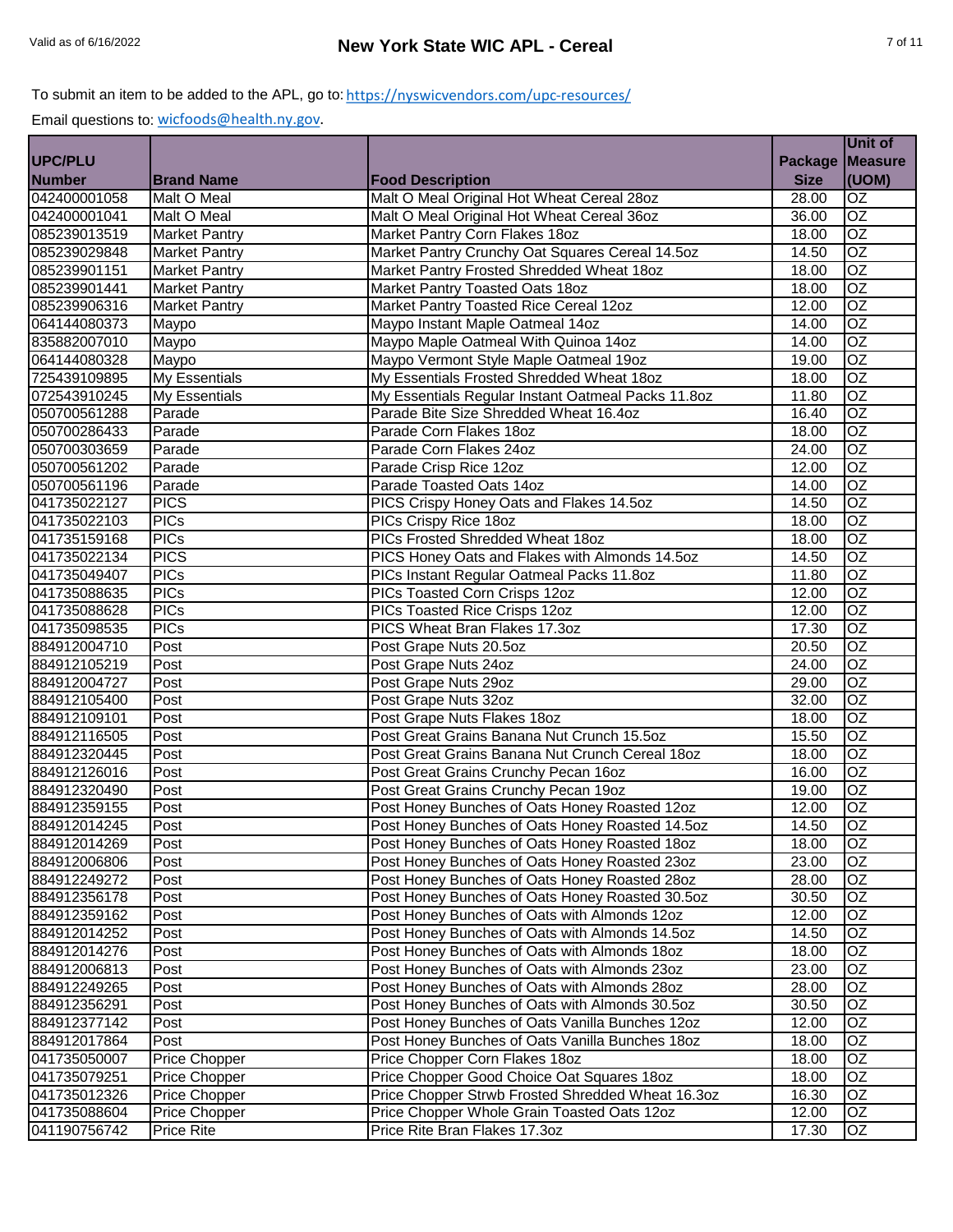|                              |                      |                                                   |                | Unit of         |
|------------------------------|----------------------|---------------------------------------------------|----------------|-----------------|
| <b>UPC/PLU</b>               |                      |                                                   | <b>Package</b> | <b>Measure</b>  |
| <b>Number</b>                | <b>Brand Name</b>    | <b>Food Description</b>                           | <b>Size</b>    | (UOM)           |
| 041190751228                 | <b>Price Rite</b>    | Price Rite Corn Flakes 18oz                       | 18.00          | <b>OZ</b>       |
| 041190756070                 | <b>Price Rite</b>    | Price Rite Frosted Shredded Wheat 18oz            | 18.00          | $\overline{OZ}$ |
| 041190759590                 | <b>Price Rite</b>    | Price Rite Honey Oat Clusters With Almonds 14.5oz | 14.25          | $\overline{OZ}$ |
| 041190751556                 | <b>Price Rite</b>    | Price Rite Regular Instant Oatmeal Packs 11.8oz   | 11.80          | $\overline{OZ}$ |
| 041190756063                 | <b>Price Rite</b>    | Price Rite Shredded Wheat 16.4oz                  | 16.40          | $\overline{OZ}$ |
| 041190762019                 | <b>Price Rite</b>    | Price Rite Toasted Oats 12oz                      | 12.00          | $\overline{OZ}$ |
| 041190763207                 | <b>Price Rite</b>    | Price Rite Toasted Oats 14oz                      | 14.00          | $\overline{OZ}$ |
| 038527135301                 | Quaker               | Quaker Instant Oats With Iron 12oz                | 12.00          | OZ              |
| 038527135325                 | Quaker               | Quaker Instant Oats With Iron 23.2oz              | 23.20          | OZ              |
| 030000063545                 | Quaker               | Quaker Life Original Multigrain Cereal 13oz       | 13.00          | $\overline{OZ}$ |
| 030000061190                 | Quaker               | Quaker Life Original Multigrain Cereal 18oz       | 18.00          | OZ              |
| 030000567661                 | Quaker               | Quaker Life Original Multigrain Cereal 21.3oz     | 21.30          | $\overline{OZ}$ |
| 030000571842                 | Quaker               | Quaker Life Original Multigrain Cereal 22.3oz     | 22.30          | OZ              |
| 030000562376                 | Quaker               | Quaker Life Original Multigrain Cereal 24.8oz     | 24.80          | $\overline{OZ}$ |
| 030000565599                 | Quaker               | Quaker Life Strawberry Multigrain Cereal 13oz     | 13.00          | $\overline{OZ}$ |
| 030000565605                 | Quaker               | Quaker Life Strawberry Multigrain Cereal 18oz     | 18.00          | OZ              |
| 030000560839                 | Quaker               | Quaker Life Vanilla Multigrain Cereal 13oz        | 13.00          | $\overline{OZ}$ |
| 030000560846                 | Quaker               | Quaker Life Vanilla Multigrain Cereal 18oz        | 18.00          | $\overline{OZ}$ |
| 030000064412                 | Quaker               | Quaker Oatmeal Squares Brown Sugar 14.5           | 14.50          | OZ              |
| 030000064030                 | Quaker               | Quaker Oatmeal Squares Brown Sugar 21oz           | 21.00          | $\overline{OZ}$ |
| 030000061534                 | Quaker               | Quaker Oatmeal Squares Cinnamon 14.5oz            | 14.50          | $\overline{OZ}$ |
| 030000320730                 | Quaker               | Quaker Oatmeal Squares Cinnamon Cereal 21oz       | 21.00          | OZ              |
| 030000313282                 | Quaker               | Quaker Oatmeal Squares Honey Nut 14.5oz           | 14.50          | OZ              |
| 030000047606                 | Quaker               | Quaker Original Instant Grits 12oz                | 12.00          | OZ              |
| 030000040508                 | Quaker               | Quaker Original Instant Grits 18oz                | 18.00          | $\overline{OZ}$ |
| 030000319291                 | Quaker               | Quaker Original Instant Grits 21.7oz              | 21.70          | $\overline{OZ}$ |
| 030000041307                 | Quaker               | Quaker Original Instant Grits 36oz                | 36.00          | $\overline{OZ}$ |
| 030000012109                 | Quaker               | Quaker Original Instant Oatmeal Packs 11.8oz      | 11.80          | $\overline{OZ}$ |
| 030000315071                 | Quaker               | Quaker Original Instant Oatmeal Packs 23.7oz      | 23.70          | $\overline{OZ}$ |
| 075436999068                 | Ralston              | Ralston Corn Biscuits 12oz                        | 12.00          | $\overline{OZ}$ |
| 791669300388                 | Ralston              | Ralston Corn Flakes 12oz                          | 12.00          | $\overline{OZ}$ |
|                              | <b>Ralston Foods</b> | Ralston Foods Corn Flakes 18oz                    | 18.00          | $\overline{OZ}$ |
| 791669301224                 | Ralston              | Ralston Frosted Shredded Wheat 18oz               |                | OZ              |
| 791669366896<br>791669199104 | Ralston              | Ralston Regular Instant Oatmeal 11.8oz            | 18.00          | $\overline{OZ}$ |
| 075436999044                 |                      |                                                   | 11.80          | OZ              |
|                              | Ralston              | Ralston Tasteeos 12oz                             | 12.00          |                 |
| 791669252762                 | Ralston              | Ralston Wheat Bran Flakes 17.3oz                  | 17.30          | OZ              |
| 791669403034                 | Ralston              | Ralston Wheat Bran Flakes 28oz                    | 28.00          | OZ              |
| 050700070124                 | Red and White        | Red and White Corn Flakes 12oz                    | 12.00          | <b>OZ</b>       |
| 050700031897                 | Red and White        | Red and White Corn Flakes 18oz                    | 18.00          | <b>OZ</b>       |
| 050700030111                 | Red and White        | Red and White Corn Flakes 24oz                    | 24.00          | OZ.             |
| 050700012971                 | Red and White        | Red and White Toasted Oats 15oz                   | 15.00          | OZ              |
| 021130280568                 | Safeway              | Safeway Wheat Pockets 14oz                        | 14.00          | OZ              |
| 041190033348                 | Shop Rite            | Shop Rite Bran Flakes 17.3oz                      | 17.30          | OZ              |
| 041190054008                 | Shop Rite            | Shop Rite Crispy Corn Squares12oz                 | 12.00          | OZ              |
| 041190053995                 | Shop Rite            | Shop Rite Crispy Rice Squares 12oz                | 12.00          | OZ              |
| 041190022687                 | Shop Rite            | Shop Rite Original Instant Oatmeal Packs 11.85oz  | 11.85          | OZ              |
| 041190034246                 | ShopRite             | ShopRite Bite Size Frosted Shredded Wheat 18oz    | 18.00          | OZ              |
| 041190021796                 | ShopRite             | ShopRite Bite Size Shredded Wheat 16.4oz          | 16.40          | OZ              |
| 041190033287                 | ShopRite             | ShopRite Corn Flakes 12oz                         | 12.00          | OZ              |
| 041190033294                 | ShopRite             | ShopRite Corn Flakes 18oz                         | 18.00          | OZ              |
| 041190033300                 | ShopRite             | ShopRite Corn Flakes 24oz                         | 24.00          | OZ.             |
| 041190046768                 | ShopRite             | ShopRite Honey Oat Clusters 14.5oz                | 14.50          | OZ              |
| 041190046775                 | ShopRite             | ShopRite Honey Oat Clusters With Almonds 14.5oz   | 14.50          | OZ              |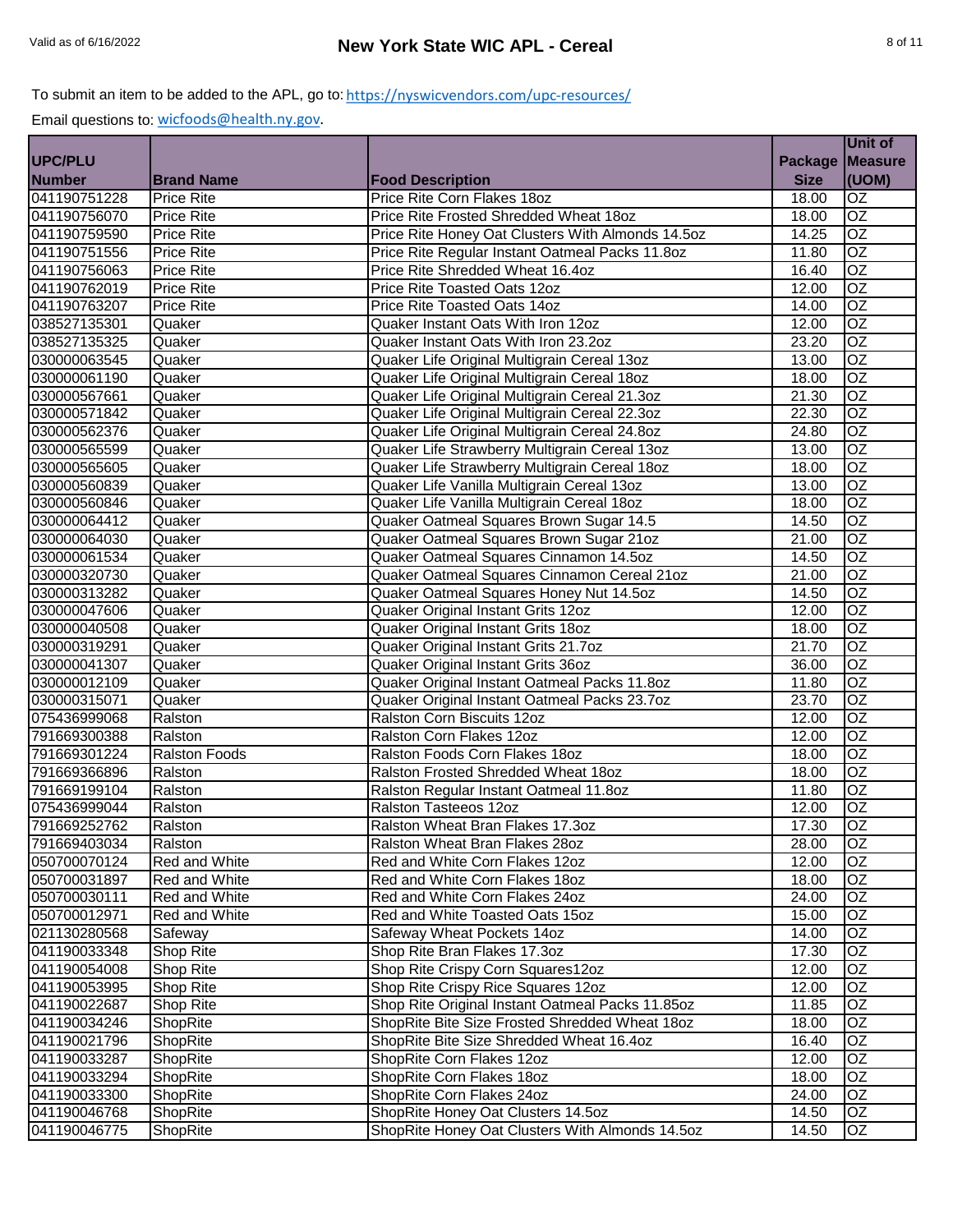|                |                           |                                                    |                 | <b>Unit of</b>  |
|----------------|---------------------------|----------------------------------------------------|-----------------|-----------------|
| <b>UPC/PLU</b> |                           |                                                    | Package Measure |                 |
| <b>Number</b>  | <b>Brand Name</b>         | <b>Food Description</b>                            | <b>Size</b>     | (UOM)           |
| 041190054022   | ShopRite                  | ShopRite Toasted Oats 12oz                         | 12.00           | <b>OZ</b>       |
| 041190065004   | ShopRite                  | Shop Rite Toasted Oats 14oz                        | 14.00           | $\overline{OZ}$ |
| 041190046744   | ShopRite                  | ShopRite Toasted Oats 14oz                         | 14.00           | OZ              |
| 041190046751   | ShopRite                  | ShopRite Toasted Oats 28oz                         | 28.00           | $\overline{OZ}$ |
| 011161159940   | Shurfine                  | Shurfine Bite Size Frosted Shredded Wheat 18oz     | 18.00           | $\overline{OZ}$ |
| 015400820981   | Shurfine                  | Shurfine Bite Size Frosted Shredded Wheat 18oz     | 18.00           | $\overline{OZ}$ |
| 015400820998   | Shurfine                  | Shurfine Bite Size Shredded Wheat 16.4oz           | 16.40           | OZ              |
| 015400853965   | Shurfine                  | Shurfine Corn Flakes 12oz                          | 12.00           | OZ              |
| 015400840835   | Shurfine                  | Shurfine Corn Flakes Cereal 18oz                   | 18.00           | OZ              |
| 015400853934   | Shurfine                  | Shurfine Corn Flakes Cereal 24oz                   | 24.00           | $\overline{OZ}$ |
| 015400874427   | Shurfine                  | Shurfine Corn Squares 12oz                         | 12.00           | OZ              |
| 015400862332   | Shurfine                  | Shurfine Crispy Rice 12oz                          | 12.00           | OZ              |
| 011161018360   | Shurfine                  | Shurfine Honey Oats and Flakes 14.5oz              | 14.50           | OZ              |
| 015400864084   | Shurfine                  | Shurfine Oats and More With Almonds 14.5oz         | 14.50           | <b>OZ</b>       |
| 015400864077   | Shurfine                  | Shurfine Oats and More With Honey 14.5oz           | 14.50           | $\overline{OZ}$ |
| 015400838108   | Shurfine                  | Shurfine Original Instant Oatmeal Packs 11.8oz     | 11.80           | $\overline{OZ}$ |
| 015400874434   | Shurfine                  | Shurfine Rice Squares 12oz                         | 12.00           | $\overline{OZ}$ |
| 015400874410   | Shurfine                  | Shurfine Toasted Oats 12oz                         | 12.00           | $\overline{OZ}$ |
| 015400864060   | Shurfine                  | Shurfine Toasted Oats 14oz                         | 14.00           | OZ              |
| 015400838184   | Shurfine                  | Shurfine Wheat Bran Flakes 17.3oz                  | 17.30           | OZ              |
| 015400862400   | Shurfine                  | Shurfine Wheat Squares 14oz                        | 14.00           | $\overline{OZ}$ |
| 021130280025   | Signature Kitchens        | Signature Kitchens Corn Flakes 18oz                | 18.00           | OZ              |
| 021130281152   | Signature Kitchens        | Signature Kitchens Oats And Almonds 14.5oz         | 14.50           | OZ              |
| 021130281251   | Signature Kitchens        | Signature Kitchens Oats And More With Honey 14.5oz | 14.50           | OZ              |
| 021130280865   | <b>Signature Kitchens</b> | Signature Kitchens Shredded Wheat Bites 16.4 oz    | 16.40           | OZ              |
| 021130285877   | <b>Signature Kitchens</b> | Signature Kitchens Toasted Oats 12oz               | 12.00           | OZ              |
| 021130282944   | Signature Kitchens        | Signature Kitchens Toasted Oats 28oz               | 28.00           | OZ              |
| 021130280360   | <b>Signature Select</b>   | Signature Select Bran Flakes 17.3oz                | 17.30           | $\overline{OZ}$ |
| 021130287765   | Signature Select          | Signature Select Corn Pockets 12oz                 | 12.00           | $\overline{OZ}$ |
| 021130280490   | Signature Select          | Signature Select Crispy Rice 12oz                  | 12.00           | $\overline{OZ}$ |
| 021130281534   | Signature Select          | Signature Select Frost Shred Wheat Bite Size 18oz  | 18.00           | $\overline{OZ}$ |
| 021130282562   | <b>Signature Select</b>   | Signature Select Instant Oatmeal Packs 11.8oz      | 11.80           | OZ              |
| 021130152834   | <b>Signature Select</b>   | Signature Select Nutty Nuggets 20.5oz              | 20.50           | OZ              |
| 021130285860   | Signature Select          | Signature Select Rice Pockets 12oz                 | 12.00           | $\overline{OZ}$ |
| 021130152841   | <b>Signature Select</b>   | Signature Select Toasted Oats 18oz                 | 18.00           | OZ              |
| 688267078675   | Stop and Shop             | Stop and Shop Bran Flakes 17.3oz                   | 17.30           | OZ              |
| 688267070495   | Stop and Shop             | Stop and Shop Corn Flakes 18oz                     | 18.00           | OZ              |
| 688267169762   | Stop and Shop             | Stop and Shop Corn Squares 12oz                    | 12.00           | <b>OZ</b>       |
| 688267078729   | Stop and Shop             | Stop and Shop Crispers 12oz                        | 12.00           | <b>OZ</b>       |
| 688267065316   | Stop and Shop             | Stop and Shop Crispy Rice 12oz                     | 12.00           | OZ.             |
| 688267064524   | Stop and Shop             | Stop and Shop Frosted Shredded Wheat 18oz          | 18.00           | OZ              |
| 688267090998   | Stop and Shop             | Stop and Shop Honey Crunchin Oats 14.5oz           | 14.50           | OZ              |
| 688267091001   | Stop and Shop             | Stop and Shop Honey Crunchin Oats Almond 14.5oz    | 14.50           | OZ              |
| 688267070471   | Stop and Shop             | Stop and Shop Instant Oatmeal Packs 11.8oz         | 11.80           | OZ              |
| 688267193804   | Stop and Shop             | Stop and Shop Nutty Nuggets 20.5oz                 | 20.50           | OZ              |
| 688267155758   | Stop and Shop             | Stop and Shop Oat Squares 18oz                     | 18.00           | OZ              |
| 688267169878   | Stop & Shop               | Stop and Shop Oats and Os 12oz                     | 12.00           | OZ              |
| 688267090981   | Stop and Shop             | Stop and Shop Oats and O's 14oz                    | 14.00           | OZ              |
| 688267169793   | Stop and Shop             | Stop and Shop Rice Squares 12oz                    | 12.00           | OZ              |
| 688267064517   | Stop and Shop             | Stop and Shop Whole Grain Shredded Wheat 16.4oz    | 16.40           | OZ              |
| 024300031625   | Sunbelt                   | Sunbelt Simple Granola 16oz                        | 16.00           | OZ              |
| 078328031006   | Taanug                    | Taanug Crisp Rice 12oz                             | 12.00           | OZ              |
| 193476000183   | <b>Thats Smart</b>        | Thats Smart Corn Flakes 18oz                       | 18.00           | OZ              |
|                |                           |                                                    |                 |                 |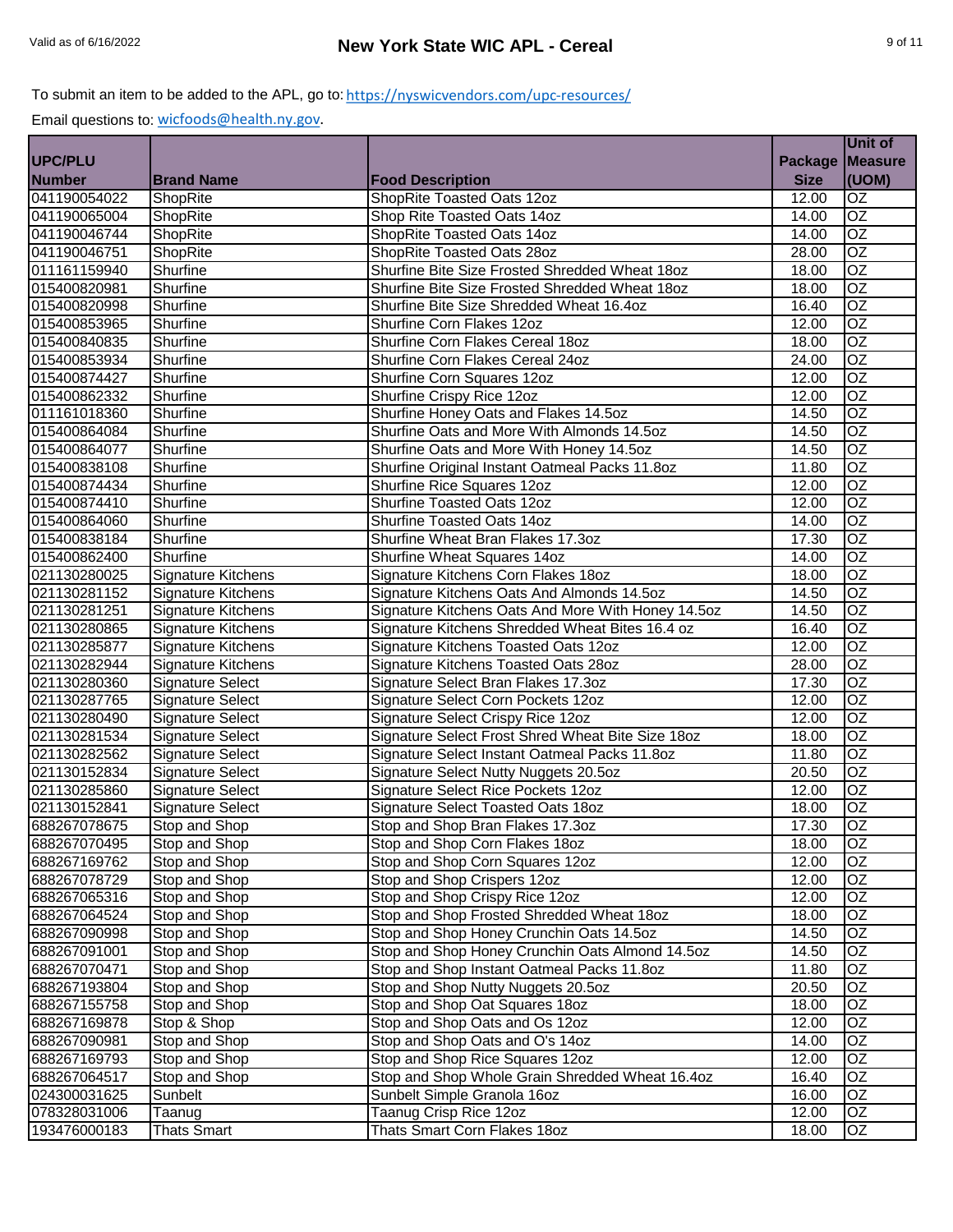| Package Measure<br><b>Number</b><br><b>Size</b><br>(UOM)<br><b>Brand Name</b><br><b>Food Description</b><br>OZ<br>Thats Smart Crisp Rice 12oz<br>12.00<br><b>Thats Smart</b><br>OZ<br><b>Thats Smart</b><br>Thats Smart Crisp Rice 28oz<br>28.00<br>OZ<br><b>Thats Smart</b><br>Thats Smart Toasted Oats 12oz<br>12.00<br>$\overline{OZ}$<br>Tops Bite Size Frosted Shredded Wheat 16.4oz<br><b>Tops</b><br>16.40<br>$\overline{OZ}$<br>Tops<br>Tops Bite Size Frosted Shredded Wheat 18oz<br>18.00<br>$\overline{OZ}$<br>Tops Bite Size Sberry Frost Shredded Wheat 15.5oz<br><b>Tops</b><br>15.50<br>OZ<br>Tops Bite Size Shredded Wheat 16.4oz<br>Tops<br>16.40<br>$\overline{OZ}$<br><b>Tops</b><br>Tops Corn Flakes 18oz<br>18.00<br>OZ<br>Tops Corn Squares12oz<br>12.00<br><b>Tops</b><br>070784472027<br>OZ<br>Tops Crisp Rice 12oz<br>12.00<br>Tops<br>070784471686<br>OZ<br>Tops Friendly Harvest Bran Flakes 17.3oz<br>17.30<br>Tops<br>070784472294<br>OZ<br>Tops Oat Squares 13oz<br>13.00<br><b>Tops</b><br>070784472652<br><b>OZ</b><br>Tops Oat Squares 14.5oz<br>14.50<br><b>Tops</b><br>070784472409<br>Tops Oats and More Honey Roasted 14.5oz<br>OZ<br><b>Tops</b><br>14.50<br>OZ<br>Tops Oats and More With Almonds 14.5oz<br><b>Tops</b><br>14.50<br>OZ<br>Tops Original Instant Oatmeal Packs 11.8oz<br>11.80<br>Tops<br><b>Tops Rice Squares 12oz</b><br>OZ<br><b>Tops</b><br>12.00<br>$\overline{OZ}$<br>Tops Strawberry Frosted Shredded Wheat 18oz<br><b>Tops</b><br>18.00<br><b>OZ</b><br>12.00<br>Tops<br><b>Tops Toasted Oats 12oz</b><br>OZ<br><b>Tops Toasted Oats 14oz</b><br><b>Tops</b><br>14.00<br>OZ<br>070784472263<br><b>Tops</b><br>Tops Twin Grain Crisp 12oz<br>12.00<br>073296000160<br><b>OZ</b><br><b>Urban Meadow</b><br>Urban Meadow Farina 28oz<br>28.00<br>073296034271<br>OZ<br><b>Urban Meadow</b><br>Urban Meadow Corn Flakes 18oz<br>18.00<br>073296066104<br><b>OZ</b><br><b>Urban Meadow</b><br>Urban Meadow Regular Instant Oatmeal 11.8oz<br>11.80<br>073296034516<br>$\overline{OZ}$<br>Urban Meadow Toasted Oats 12oz<br><b>Urban Meadow</b><br>12.00<br>011225020889<br>OZ<br>Valu Time Bran Flakes 17.3oz<br>17.30<br>Valu Time<br>011225421419<br>OZ<br>Valu Time Corn Flakes 18oz<br>Valu Time<br>18.00<br>011225124099<br>Valu Time Corn Flakes 28oz<br>OZ<br>Valu Time<br>28.00<br>011225124136<br>Valu Time Crisp Rice 12oz<br>OZ<br>Valu Time<br>12.00<br>$\overline{OZ}$<br>011225124044<br>Valu Time<br>Valu Time Crisp Rice 28oz<br>28.00<br>$\overline{OZ}$<br>011225124082<br>Valu Time Frosted Shredded Wheat 28oz<br>Valu Time<br>28.00<br>OZ<br>Valu Time<br>Valu Time Toasted Oats 12oz<br>011225130458<br>12.00<br>OZ<br>011225124075<br>Valutime<br>Valutime Toasted Oats 28oz<br>28.00<br>077890396391<br>OZ<br>Wegmans Bite Size Frosted Shredded Wheat 18oz<br>Wegmans<br>18.00<br>077890396353<br>OZ<br>Wegmans Bite Size Frosted Shredded Wheat 36oz<br>36.00<br>Wegmans<br>077890375761<br>OZ<br>Wegmans<br>Wegmans Bite Size Shredded Wheat 16.4oz<br>16.40<br><b>OZ</b><br>Wegmans Corn Flakes 18oz<br>18.00<br>Wegmans<br>OZ<br>Wegmans Corn Flakes 18oz<br>Wegmans<br>18.00<br>077890463932<br>Wegmans<br>Wegmans FYFGA Oat Crisps 13oz<br>OZ<br>13.00<br>077890437469<br>Wegmans FYFGA Strawberry Shredded Wheat 16.3oz<br>OZ<br>Wegmans<br>16.30<br>077890376980<br>Wegmans Oat Crisps 180z<br>OZ<br>Wegmans<br>18.00<br>Wegmans<br>Wegmans Oats and Honey 14.5oz<br>OZ<br>14.50<br>Wegmans Oats and Honey with Almonds 14.5oz<br>OZ<br>Wegmans<br>14.50<br>077890320365<br>OZ<br>077890455647<br>Wegmans<br>Wegmans Oats and Honey with Almonds 14.5oz<br>14.50<br>Wegmans Oats and Honey with Almonds 2pk*25oz<br>OZ<br>077890449110<br>Wegmans<br>50.00<br>OZ<br>077890392782<br>Wegmans<br>Wegmans Toasted Oats 12oz<br>12.00<br>041497530434<br>Weis<br>Weis Bite Size Frosted Shredded Wheat 24oz<br>OZ<br>24.00<br>Weis<br>OZ<br>Weis Corn Flakes 12oz<br>12.00<br>Weis<br>Weis Corn Flakes 18oz<br>OZ<br>18.00<br>041497530052<br>OZ<br>Weis<br>Weis Honey Oats and Flakes 14.5oz<br>14.50<br>041497530069<br>Weis<br>Weis Honey Oats and Flakes w Almonds 14.5oz<br>OZ<br>14.50<br>Weis<br>Weis Quality Bite Size Frosted Shredded Wheat 18oz<br>18.00<br>OZ<br>Weis Quality Bite Size Toasted Corn 12oz<br><b>Weis Quality</b><br>12.00<br>OZ |                |  | Unit of |
|---------------------------------------------------------------------------------------------------------------------------------------------------------------------------------------------------------------------------------------------------------------------------------------------------------------------------------------------------------------------------------------------------------------------------------------------------------------------------------------------------------------------------------------------------------------------------------------------------------------------------------------------------------------------------------------------------------------------------------------------------------------------------------------------------------------------------------------------------------------------------------------------------------------------------------------------------------------------------------------------------------------------------------------------------------------------------------------------------------------------------------------------------------------------------------------------------------------------------------------------------------------------------------------------------------------------------------------------------------------------------------------------------------------------------------------------------------------------------------------------------------------------------------------------------------------------------------------------------------------------------------------------------------------------------------------------------------------------------------------------------------------------------------------------------------------------------------------------------------------------------------------------------------------------------------------------------------------------------------------------------------------------------------------------------------------------------------------------------------------------------------------------------------------------------------------------------------------------------------------------------------------------------------------------------------------------------------------------------------------------------------------------------------------------------------------------------------------------------------------------------------------------------------------------------------------------------------------------------------------------------------------------------------------------------------------------------------------------------------------------------------------------------------------------------------------------------------------------------------------------------------------------------------------------------------------------------------------------------------------------------------------------------------------------------------------------------------------------------------------------------------------------------------------------------------------------------------------------------------------------------------------------------------------------------------------------------------------------------------------------------------------------------------------------------------------------------------------------------------------------------------------------------------------------------------------------------------------------------------------------------------------------------------------------------------------------------------------------------------------------------------------------------------------------------------------------------------------------------------------------------------------------------------------------------------------------------------------------------------------------------------------------------------------------------------------------------------------------------------------------------------------------------------------------------------------------------------------------------------------------------------------------------------------------------------------------------------------------------|----------------|--|---------|
|                                                                                                                                                                                                                                                                                                                                                                                                                                                                                                                                                                                                                                                                                                                                                                                                                                                                                                                                                                                                                                                                                                                                                                                                                                                                                                                                                                                                                                                                                                                                                                                                                                                                                                                                                                                                                                                                                                                                                                                                                                                                                                                                                                                                                                                                                                                                                                                                                                                                                                                                                                                                                                                                                                                                                                                                                                                                                                                                                                                                                                                                                                                                                                                                                                                                                                                                                                                                                                                                                                                                                                                                                                                                                                                                                                                                                                                                                                                                                                                                                                                                                                                                                                                                                                                                                                                                                   | <b>UPC/PLU</b> |  |         |
|                                                                                                                                                                                                                                                                                                                                                                                                                                                                                                                                                                                                                                                                                                                                                                                                                                                                                                                                                                                                                                                                                                                                                                                                                                                                                                                                                                                                                                                                                                                                                                                                                                                                                                                                                                                                                                                                                                                                                                                                                                                                                                                                                                                                                                                                                                                                                                                                                                                                                                                                                                                                                                                                                                                                                                                                                                                                                                                                                                                                                                                                                                                                                                                                                                                                                                                                                                                                                                                                                                                                                                                                                                                                                                                                                                                                                                                                                                                                                                                                                                                                                                                                                                                                                                                                                                                                                   |                |  |         |
|                                                                                                                                                                                                                                                                                                                                                                                                                                                                                                                                                                                                                                                                                                                                                                                                                                                                                                                                                                                                                                                                                                                                                                                                                                                                                                                                                                                                                                                                                                                                                                                                                                                                                                                                                                                                                                                                                                                                                                                                                                                                                                                                                                                                                                                                                                                                                                                                                                                                                                                                                                                                                                                                                                                                                                                                                                                                                                                                                                                                                                                                                                                                                                                                                                                                                                                                                                                                                                                                                                                                                                                                                                                                                                                                                                                                                                                                                                                                                                                                                                                                                                                                                                                                                                                                                                                                                   | 193476000190   |  |         |
|                                                                                                                                                                                                                                                                                                                                                                                                                                                                                                                                                                                                                                                                                                                                                                                                                                                                                                                                                                                                                                                                                                                                                                                                                                                                                                                                                                                                                                                                                                                                                                                                                                                                                                                                                                                                                                                                                                                                                                                                                                                                                                                                                                                                                                                                                                                                                                                                                                                                                                                                                                                                                                                                                                                                                                                                                                                                                                                                                                                                                                                                                                                                                                                                                                                                                                                                                                                                                                                                                                                                                                                                                                                                                                                                                                                                                                                                                                                                                                                                                                                                                                                                                                                                                                                                                                                                                   | 193476000145   |  |         |
|                                                                                                                                                                                                                                                                                                                                                                                                                                                                                                                                                                                                                                                                                                                                                                                                                                                                                                                                                                                                                                                                                                                                                                                                                                                                                                                                                                                                                                                                                                                                                                                                                                                                                                                                                                                                                                                                                                                                                                                                                                                                                                                                                                                                                                                                                                                                                                                                                                                                                                                                                                                                                                                                                                                                                                                                                                                                                                                                                                                                                                                                                                                                                                                                                                                                                                                                                                                                                                                                                                                                                                                                                                                                                                                                                                                                                                                                                                                                                                                                                                                                                                                                                                                                                                                                                                                                                   | 193476000282   |  |         |
|                                                                                                                                                                                                                                                                                                                                                                                                                                                                                                                                                                                                                                                                                                                                                                                                                                                                                                                                                                                                                                                                                                                                                                                                                                                                                                                                                                                                                                                                                                                                                                                                                                                                                                                                                                                                                                                                                                                                                                                                                                                                                                                                                                                                                                                                                                                                                                                                                                                                                                                                                                                                                                                                                                                                                                                                                                                                                                                                                                                                                                                                                                                                                                                                                                                                                                                                                                                                                                                                                                                                                                                                                                                                                                                                                                                                                                                                                                                                                                                                                                                                                                                                                                                                                                                                                                                                                   | 070784471662   |  |         |
|                                                                                                                                                                                                                                                                                                                                                                                                                                                                                                                                                                                                                                                                                                                                                                                                                                                                                                                                                                                                                                                                                                                                                                                                                                                                                                                                                                                                                                                                                                                                                                                                                                                                                                                                                                                                                                                                                                                                                                                                                                                                                                                                                                                                                                                                                                                                                                                                                                                                                                                                                                                                                                                                                                                                                                                                                                                                                                                                                                                                                                                                                                                                                                                                                                                                                                                                                                                                                                                                                                                                                                                                                                                                                                                                                                                                                                                                                                                                                                                                                                                                                                                                                                                                                                                                                                                                                   | 070784471648   |  |         |
|                                                                                                                                                                                                                                                                                                                                                                                                                                                                                                                                                                                                                                                                                                                                                                                                                                                                                                                                                                                                                                                                                                                                                                                                                                                                                                                                                                                                                                                                                                                                                                                                                                                                                                                                                                                                                                                                                                                                                                                                                                                                                                                                                                                                                                                                                                                                                                                                                                                                                                                                                                                                                                                                                                                                                                                                                                                                                                                                                                                                                                                                                                                                                                                                                                                                                                                                                                                                                                                                                                                                                                                                                                                                                                                                                                                                                                                                                                                                                                                                                                                                                                                                                                                                                                                                                                                                                   | 070784472713   |  |         |
|                                                                                                                                                                                                                                                                                                                                                                                                                                                                                                                                                                                                                                                                                                                                                                                                                                                                                                                                                                                                                                                                                                                                                                                                                                                                                                                                                                                                                                                                                                                                                                                                                                                                                                                                                                                                                                                                                                                                                                                                                                                                                                                                                                                                                                                                                                                                                                                                                                                                                                                                                                                                                                                                                                                                                                                                                                                                                                                                                                                                                                                                                                                                                                                                                                                                                                                                                                                                                                                                                                                                                                                                                                                                                                                                                                                                                                                                                                                                                                                                                                                                                                                                                                                                                                                                                                                                                   | 070784472706   |  |         |
|                                                                                                                                                                                                                                                                                                                                                                                                                                                                                                                                                                                                                                                                                                                                                                                                                                                                                                                                                                                                                                                                                                                                                                                                                                                                                                                                                                                                                                                                                                                                                                                                                                                                                                                                                                                                                                                                                                                                                                                                                                                                                                                                                                                                                                                                                                                                                                                                                                                                                                                                                                                                                                                                                                                                                                                                                                                                                                                                                                                                                                                                                                                                                                                                                                                                                                                                                                                                                                                                                                                                                                                                                                                                                                                                                                                                                                                                                                                                                                                                                                                                                                                                                                                                                                                                                                                                                   | 070784471983   |  |         |
|                                                                                                                                                                                                                                                                                                                                                                                                                                                                                                                                                                                                                                                                                                                                                                                                                                                                                                                                                                                                                                                                                                                                                                                                                                                                                                                                                                                                                                                                                                                                                                                                                                                                                                                                                                                                                                                                                                                                                                                                                                                                                                                                                                                                                                                                                                                                                                                                                                                                                                                                                                                                                                                                                                                                                                                                                                                                                                                                                                                                                                                                                                                                                                                                                                                                                                                                                                                                                                                                                                                                                                                                                                                                                                                                                                                                                                                                                                                                                                                                                                                                                                                                                                                                                                                                                                                                                   | 070784472034   |  |         |
|                                                                                                                                                                                                                                                                                                                                                                                                                                                                                                                                                                                                                                                                                                                                                                                                                                                                                                                                                                                                                                                                                                                                                                                                                                                                                                                                                                                                                                                                                                                                                                                                                                                                                                                                                                                                                                                                                                                                                                                                                                                                                                                                                                                                                                                                                                                                                                                                                                                                                                                                                                                                                                                                                                                                                                                                                                                                                                                                                                                                                                                                                                                                                                                                                                                                                                                                                                                                                                                                                                                                                                                                                                                                                                                                                                                                                                                                                                                                                                                                                                                                                                                                                                                                                                                                                                                                                   |                |  |         |
|                                                                                                                                                                                                                                                                                                                                                                                                                                                                                                                                                                                                                                                                                                                                                                                                                                                                                                                                                                                                                                                                                                                                                                                                                                                                                                                                                                                                                                                                                                                                                                                                                                                                                                                                                                                                                                                                                                                                                                                                                                                                                                                                                                                                                                                                                                                                                                                                                                                                                                                                                                                                                                                                                                                                                                                                                                                                                                                                                                                                                                                                                                                                                                                                                                                                                                                                                                                                                                                                                                                                                                                                                                                                                                                                                                                                                                                                                                                                                                                                                                                                                                                                                                                                                                                                                                                                                   |                |  |         |
|                                                                                                                                                                                                                                                                                                                                                                                                                                                                                                                                                                                                                                                                                                                                                                                                                                                                                                                                                                                                                                                                                                                                                                                                                                                                                                                                                                                                                                                                                                                                                                                                                                                                                                                                                                                                                                                                                                                                                                                                                                                                                                                                                                                                                                                                                                                                                                                                                                                                                                                                                                                                                                                                                                                                                                                                                                                                                                                                                                                                                                                                                                                                                                                                                                                                                                                                                                                                                                                                                                                                                                                                                                                                                                                                                                                                                                                                                                                                                                                                                                                                                                                                                                                                                                                                                                                                                   |                |  |         |
|                                                                                                                                                                                                                                                                                                                                                                                                                                                                                                                                                                                                                                                                                                                                                                                                                                                                                                                                                                                                                                                                                                                                                                                                                                                                                                                                                                                                                                                                                                                                                                                                                                                                                                                                                                                                                                                                                                                                                                                                                                                                                                                                                                                                                                                                                                                                                                                                                                                                                                                                                                                                                                                                                                                                                                                                                                                                                                                                                                                                                                                                                                                                                                                                                                                                                                                                                                                                                                                                                                                                                                                                                                                                                                                                                                                                                                                                                                                                                                                                                                                                                                                                                                                                                                                                                                                                                   |                |  |         |
|                                                                                                                                                                                                                                                                                                                                                                                                                                                                                                                                                                                                                                                                                                                                                                                                                                                                                                                                                                                                                                                                                                                                                                                                                                                                                                                                                                                                                                                                                                                                                                                                                                                                                                                                                                                                                                                                                                                                                                                                                                                                                                                                                                                                                                                                                                                                                                                                                                                                                                                                                                                                                                                                                                                                                                                                                                                                                                                                                                                                                                                                                                                                                                                                                                                                                                                                                                                                                                                                                                                                                                                                                                                                                                                                                                                                                                                                                                                                                                                                                                                                                                                                                                                                                                                                                                                                                   |                |  |         |
|                                                                                                                                                                                                                                                                                                                                                                                                                                                                                                                                                                                                                                                                                                                                                                                                                                                                                                                                                                                                                                                                                                                                                                                                                                                                                                                                                                                                                                                                                                                                                                                                                                                                                                                                                                                                                                                                                                                                                                                                                                                                                                                                                                                                                                                                                                                                                                                                                                                                                                                                                                                                                                                                                                                                                                                                                                                                                                                                                                                                                                                                                                                                                                                                                                                                                                                                                                                                                                                                                                                                                                                                                                                                                                                                                                                                                                                                                                                                                                                                                                                                                                                                                                                                                                                                                                                                                   | 070784472478   |  |         |
|                                                                                                                                                                                                                                                                                                                                                                                                                                                                                                                                                                                                                                                                                                                                                                                                                                                                                                                                                                                                                                                                                                                                                                                                                                                                                                                                                                                                                                                                                                                                                                                                                                                                                                                                                                                                                                                                                                                                                                                                                                                                                                                                                                                                                                                                                                                                                                                                                                                                                                                                                                                                                                                                                                                                                                                                                                                                                                                                                                                                                                                                                                                                                                                                                                                                                                                                                                                                                                                                                                                                                                                                                                                                                                                                                                                                                                                                                                                                                                                                                                                                                                                                                                                                                                                                                                                                                   | 070784478906   |  |         |
|                                                                                                                                                                                                                                                                                                                                                                                                                                                                                                                                                                                                                                                                                                                                                                                                                                                                                                                                                                                                                                                                                                                                                                                                                                                                                                                                                                                                                                                                                                                                                                                                                                                                                                                                                                                                                                                                                                                                                                                                                                                                                                                                                                                                                                                                                                                                                                                                                                                                                                                                                                                                                                                                                                                                                                                                                                                                                                                                                                                                                                                                                                                                                                                                                                                                                                                                                                                                                                                                                                                                                                                                                                                                                                                                                                                                                                                                                                                                                                                                                                                                                                                                                                                                                                                                                                                                                   | 070784472157   |  |         |
|                                                                                                                                                                                                                                                                                                                                                                                                                                                                                                                                                                                                                                                                                                                                                                                                                                                                                                                                                                                                                                                                                                                                                                                                                                                                                                                                                                                                                                                                                                                                                                                                                                                                                                                                                                                                                                                                                                                                                                                                                                                                                                                                                                                                                                                                                                                                                                                                                                                                                                                                                                                                                                                                                                                                                                                                                                                                                                                                                                                                                                                                                                                                                                                                                                                                                                                                                                                                                                                                                                                                                                                                                                                                                                                                                                                                                                                                                                                                                                                                                                                                                                                                                                                                                                                                                                                                                   | 070784472355   |  |         |
|                                                                                                                                                                                                                                                                                                                                                                                                                                                                                                                                                                                                                                                                                                                                                                                                                                                                                                                                                                                                                                                                                                                                                                                                                                                                                                                                                                                                                                                                                                                                                                                                                                                                                                                                                                                                                                                                                                                                                                                                                                                                                                                                                                                                                                                                                                                                                                                                                                                                                                                                                                                                                                                                                                                                                                                                                                                                                                                                                                                                                                                                                                                                                                                                                                                                                                                                                                                                                                                                                                                                                                                                                                                                                                                                                                                                                                                                                                                                                                                                                                                                                                                                                                                                                                                                                                                                                   | 070784472171   |  |         |
|                                                                                                                                                                                                                                                                                                                                                                                                                                                                                                                                                                                                                                                                                                                                                                                                                                                                                                                                                                                                                                                                                                                                                                                                                                                                                                                                                                                                                                                                                                                                                                                                                                                                                                                                                                                                                                                                                                                                                                                                                                                                                                                                                                                                                                                                                                                                                                                                                                                                                                                                                                                                                                                                                                                                                                                                                                                                                                                                                                                                                                                                                                                                                                                                                                                                                                                                                                                                                                                                                                                                                                                                                                                                                                                                                                                                                                                                                                                                                                                                                                                                                                                                                                                                                                                                                                                                                   | 070784472164   |  |         |
|                                                                                                                                                                                                                                                                                                                                                                                                                                                                                                                                                                                                                                                                                                                                                                                                                                                                                                                                                                                                                                                                                                                                                                                                                                                                                                                                                                                                                                                                                                                                                                                                                                                                                                                                                                                                                                                                                                                                                                                                                                                                                                                                                                                                                                                                                                                                                                                                                                                                                                                                                                                                                                                                                                                                                                                                                                                                                                                                                                                                                                                                                                                                                                                                                                                                                                                                                                                                                                                                                                                                                                                                                                                                                                                                                                                                                                                                                                                                                                                                                                                                                                                                                                                                                                                                                                                                                   |                |  |         |
|                                                                                                                                                                                                                                                                                                                                                                                                                                                                                                                                                                                                                                                                                                                                                                                                                                                                                                                                                                                                                                                                                                                                                                                                                                                                                                                                                                                                                                                                                                                                                                                                                                                                                                                                                                                                                                                                                                                                                                                                                                                                                                                                                                                                                                                                                                                                                                                                                                                                                                                                                                                                                                                                                                                                                                                                                                                                                                                                                                                                                                                                                                                                                                                                                                                                                                                                                                                                                                                                                                                                                                                                                                                                                                                                                                                                                                                                                                                                                                                                                                                                                                                                                                                                                                                                                                                                                   |                |  |         |
|                                                                                                                                                                                                                                                                                                                                                                                                                                                                                                                                                                                                                                                                                                                                                                                                                                                                                                                                                                                                                                                                                                                                                                                                                                                                                                                                                                                                                                                                                                                                                                                                                                                                                                                                                                                                                                                                                                                                                                                                                                                                                                                                                                                                                                                                                                                                                                                                                                                                                                                                                                                                                                                                                                                                                                                                                                                                                                                                                                                                                                                                                                                                                                                                                                                                                                                                                                                                                                                                                                                                                                                                                                                                                                                                                                                                                                                                                                                                                                                                                                                                                                                                                                                                                                                                                                                                                   |                |  |         |
|                                                                                                                                                                                                                                                                                                                                                                                                                                                                                                                                                                                                                                                                                                                                                                                                                                                                                                                                                                                                                                                                                                                                                                                                                                                                                                                                                                                                                                                                                                                                                                                                                                                                                                                                                                                                                                                                                                                                                                                                                                                                                                                                                                                                                                                                                                                                                                                                                                                                                                                                                                                                                                                                                                                                                                                                                                                                                                                                                                                                                                                                                                                                                                                                                                                                                                                                                                                                                                                                                                                                                                                                                                                                                                                                                                                                                                                                                                                                                                                                                                                                                                                                                                                                                                                                                                                                                   |                |  |         |
|                                                                                                                                                                                                                                                                                                                                                                                                                                                                                                                                                                                                                                                                                                                                                                                                                                                                                                                                                                                                                                                                                                                                                                                                                                                                                                                                                                                                                                                                                                                                                                                                                                                                                                                                                                                                                                                                                                                                                                                                                                                                                                                                                                                                                                                                                                                                                                                                                                                                                                                                                                                                                                                                                                                                                                                                                                                                                                                                                                                                                                                                                                                                                                                                                                                                                                                                                                                                                                                                                                                                                                                                                                                                                                                                                                                                                                                                                                                                                                                                                                                                                                                                                                                                                                                                                                                                                   |                |  |         |
|                                                                                                                                                                                                                                                                                                                                                                                                                                                                                                                                                                                                                                                                                                                                                                                                                                                                                                                                                                                                                                                                                                                                                                                                                                                                                                                                                                                                                                                                                                                                                                                                                                                                                                                                                                                                                                                                                                                                                                                                                                                                                                                                                                                                                                                                                                                                                                                                                                                                                                                                                                                                                                                                                                                                                                                                                                                                                                                                                                                                                                                                                                                                                                                                                                                                                                                                                                                                                                                                                                                                                                                                                                                                                                                                                                                                                                                                                                                                                                                                                                                                                                                                                                                                                                                                                                                                                   |                |  |         |
|                                                                                                                                                                                                                                                                                                                                                                                                                                                                                                                                                                                                                                                                                                                                                                                                                                                                                                                                                                                                                                                                                                                                                                                                                                                                                                                                                                                                                                                                                                                                                                                                                                                                                                                                                                                                                                                                                                                                                                                                                                                                                                                                                                                                                                                                                                                                                                                                                                                                                                                                                                                                                                                                                                                                                                                                                                                                                                                                                                                                                                                                                                                                                                                                                                                                                                                                                                                                                                                                                                                                                                                                                                                                                                                                                                                                                                                                                                                                                                                                                                                                                                                                                                                                                                                                                                                                                   |                |  |         |
|                                                                                                                                                                                                                                                                                                                                                                                                                                                                                                                                                                                                                                                                                                                                                                                                                                                                                                                                                                                                                                                                                                                                                                                                                                                                                                                                                                                                                                                                                                                                                                                                                                                                                                                                                                                                                                                                                                                                                                                                                                                                                                                                                                                                                                                                                                                                                                                                                                                                                                                                                                                                                                                                                                                                                                                                                                                                                                                                                                                                                                                                                                                                                                                                                                                                                                                                                                                                                                                                                                                                                                                                                                                                                                                                                                                                                                                                                                                                                                                                                                                                                                                                                                                                                                                                                                                                                   |                |  |         |
|                                                                                                                                                                                                                                                                                                                                                                                                                                                                                                                                                                                                                                                                                                                                                                                                                                                                                                                                                                                                                                                                                                                                                                                                                                                                                                                                                                                                                                                                                                                                                                                                                                                                                                                                                                                                                                                                                                                                                                                                                                                                                                                                                                                                                                                                                                                                                                                                                                                                                                                                                                                                                                                                                                                                                                                                                                                                                                                                                                                                                                                                                                                                                                                                                                                                                                                                                                                                                                                                                                                                                                                                                                                                                                                                                                                                                                                                                                                                                                                                                                                                                                                                                                                                                                                                                                                                                   |                |  |         |
|                                                                                                                                                                                                                                                                                                                                                                                                                                                                                                                                                                                                                                                                                                                                                                                                                                                                                                                                                                                                                                                                                                                                                                                                                                                                                                                                                                                                                                                                                                                                                                                                                                                                                                                                                                                                                                                                                                                                                                                                                                                                                                                                                                                                                                                                                                                                                                                                                                                                                                                                                                                                                                                                                                                                                                                                                                                                                                                                                                                                                                                                                                                                                                                                                                                                                                                                                                                                                                                                                                                                                                                                                                                                                                                                                                                                                                                                                                                                                                                                                                                                                                                                                                                                                                                                                                                                                   |                |  |         |
|                                                                                                                                                                                                                                                                                                                                                                                                                                                                                                                                                                                                                                                                                                                                                                                                                                                                                                                                                                                                                                                                                                                                                                                                                                                                                                                                                                                                                                                                                                                                                                                                                                                                                                                                                                                                                                                                                                                                                                                                                                                                                                                                                                                                                                                                                                                                                                                                                                                                                                                                                                                                                                                                                                                                                                                                                                                                                                                                                                                                                                                                                                                                                                                                                                                                                                                                                                                                                                                                                                                                                                                                                                                                                                                                                                                                                                                                                                                                                                                                                                                                                                                                                                                                                                                                                                                                                   |                |  |         |
|                                                                                                                                                                                                                                                                                                                                                                                                                                                                                                                                                                                                                                                                                                                                                                                                                                                                                                                                                                                                                                                                                                                                                                                                                                                                                                                                                                                                                                                                                                                                                                                                                                                                                                                                                                                                                                                                                                                                                                                                                                                                                                                                                                                                                                                                                                                                                                                                                                                                                                                                                                                                                                                                                                                                                                                                                                                                                                                                                                                                                                                                                                                                                                                                                                                                                                                                                                                                                                                                                                                                                                                                                                                                                                                                                                                                                                                                                                                                                                                                                                                                                                                                                                                                                                                                                                                                                   |                |  |         |
|                                                                                                                                                                                                                                                                                                                                                                                                                                                                                                                                                                                                                                                                                                                                                                                                                                                                                                                                                                                                                                                                                                                                                                                                                                                                                                                                                                                                                                                                                                                                                                                                                                                                                                                                                                                                                                                                                                                                                                                                                                                                                                                                                                                                                                                                                                                                                                                                                                                                                                                                                                                                                                                                                                                                                                                                                                                                                                                                                                                                                                                                                                                                                                                                                                                                                                                                                                                                                                                                                                                                                                                                                                                                                                                                                                                                                                                                                                                                                                                                                                                                                                                                                                                                                                                                                                                                                   |                |  |         |
|                                                                                                                                                                                                                                                                                                                                                                                                                                                                                                                                                                                                                                                                                                                                                                                                                                                                                                                                                                                                                                                                                                                                                                                                                                                                                                                                                                                                                                                                                                                                                                                                                                                                                                                                                                                                                                                                                                                                                                                                                                                                                                                                                                                                                                                                                                                                                                                                                                                                                                                                                                                                                                                                                                                                                                                                                                                                                                                                                                                                                                                                                                                                                                                                                                                                                                                                                                                                                                                                                                                                                                                                                                                                                                                                                                                                                                                                                                                                                                                                                                                                                                                                                                                                                                                                                                                                                   |                |  |         |
|                                                                                                                                                                                                                                                                                                                                                                                                                                                                                                                                                                                                                                                                                                                                                                                                                                                                                                                                                                                                                                                                                                                                                                                                                                                                                                                                                                                                                                                                                                                                                                                                                                                                                                                                                                                                                                                                                                                                                                                                                                                                                                                                                                                                                                                                                                                                                                                                                                                                                                                                                                                                                                                                                                                                                                                                                                                                                                                                                                                                                                                                                                                                                                                                                                                                                                                                                                                                                                                                                                                                                                                                                                                                                                                                                                                                                                                                                                                                                                                                                                                                                                                                                                                                                                                                                                                                                   |                |  |         |
|                                                                                                                                                                                                                                                                                                                                                                                                                                                                                                                                                                                                                                                                                                                                                                                                                                                                                                                                                                                                                                                                                                                                                                                                                                                                                                                                                                                                                                                                                                                                                                                                                                                                                                                                                                                                                                                                                                                                                                                                                                                                                                                                                                                                                                                                                                                                                                                                                                                                                                                                                                                                                                                                                                                                                                                                                                                                                                                                                                                                                                                                                                                                                                                                                                                                                                                                                                                                                                                                                                                                                                                                                                                                                                                                                                                                                                                                                                                                                                                                                                                                                                                                                                                                                                                                                                                                                   |                |  |         |
|                                                                                                                                                                                                                                                                                                                                                                                                                                                                                                                                                                                                                                                                                                                                                                                                                                                                                                                                                                                                                                                                                                                                                                                                                                                                                                                                                                                                                                                                                                                                                                                                                                                                                                                                                                                                                                                                                                                                                                                                                                                                                                                                                                                                                                                                                                                                                                                                                                                                                                                                                                                                                                                                                                                                                                                                                                                                                                                                                                                                                                                                                                                                                                                                                                                                                                                                                                                                                                                                                                                                                                                                                                                                                                                                                                                                                                                                                                                                                                                                                                                                                                                                                                                                                                                                                                                                                   | 077890561171   |  |         |
|                                                                                                                                                                                                                                                                                                                                                                                                                                                                                                                                                                                                                                                                                                                                                                                                                                                                                                                                                                                                                                                                                                                                                                                                                                                                                                                                                                                                                                                                                                                                                                                                                                                                                                                                                                                                                                                                                                                                                                                                                                                                                                                                                                                                                                                                                                                                                                                                                                                                                                                                                                                                                                                                                                                                                                                                                                                                                                                                                                                                                                                                                                                                                                                                                                                                                                                                                                                                                                                                                                                                                                                                                                                                                                                                                                                                                                                                                                                                                                                                                                                                                                                                                                                                                                                                                                                                                   | 077890418536   |  |         |
|                                                                                                                                                                                                                                                                                                                                                                                                                                                                                                                                                                                                                                                                                                                                                                                                                                                                                                                                                                                                                                                                                                                                                                                                                                                                                                                                                                                                                                                                                                                                                                                                                                                                                                                                                                                                                                                                                                                                                                                                                                                                                                                                                                                                                                                                                                                                                                                                                                                                                                                                                                                                                                                                                                                                                                                                                                                                                                                                                                                                                                                                                                                                                                                                                                                                                                                                                                                                                                                                                                                                                                                                                                                                                                                                                                                                                                                                                                                                                                                                                                                                                                                                                                                                                                                                                                                                                   |                |  |         |
|                                                                                                                                                                                                                                                                                                                                                                                                                                                                                                                                                                                                                                                                                                                                                                                                                                                                                                                                                                                                                                                                                                                                                                                                                                                                                                                                                                                                                                                                                                                                                                                                                                                                                                                                                                                                                                                                                                                                                                                                                                                                                                                                                                                                                                                                                                                                                                                                                                                                                                                                                                                                                                                                                                                                                                                                                                                                                                                                                                                                                                                                                                                                                                                                                                                                                                                                                                                                                                                                                                                                                                                                                                                                                                                                                                                                                                                                                                                                                                                                                                                                                                                                                                                                                                                                                                                                                   |                |  |         |
|                                                                                                                                                                                                                                                                                                                                                                                                                                                                                                                                                                                                                                                                                                                                                                                                                                                                                                                                                                                                                                                                                                                                                                                                                                                                                                                                                                                                                                                                                                                                                                                                                                                                                                                                                                                                                                                                                                                                                                                                                                                                                                                                                                                                                                                                                                                                                                                                                                                                                                                                                                                                                                                                                                                                                                                                                                                                                                                                                                                                                                                                                                                                                                                                                                                                                                                                                                                                                                                                                                                                                                                                                                                                                                                                                                                                                                                                                                                                                                                                                                                                                                                                                                                                                                                                                                                                                   |                |  |         |
|                                                                                                                                                                                                                                                                                                                                                                                                                                                                                                                                                                                                                                                                                                                                                                                                                                                                                                                                                                                                                                                                                                                                                                                                                                                                                                                                                                                                                                                                                                                                                                                                                                                                                                                                                                                                                                                                                                                                                                                                                                                                                                                                                                                                                                                                                                                                                                                                                                                                                                                                                                                                                                                                                                                                                                                                                                                                                                                                                                                                                                                                                                                                                                                                                                                                                                                                                                                                                                                                                                                                                                                                                                                                                                                                                                                                                                                                                                                                                                                                                                                                                                                                                                                                                                                                                                                                                   | 077890455654   |  |         |
|                                                                                                                                                                                                                                                                                                                                                                                                                                                                                                                                                                                                                                                                                                                                                                                                                                                                                                                                                                                                                                                                                                                                                                                                                                                                                                                                                                                                                                                                                                                                                                                                                                                                                                                                                                                                                                                                                                                                                                                                                                                                                                                                                                                                                                                                                                                                                                                                                                                                                                                                                                                                                                                                                                                                                                                                                                                                                                                                                                                                                                                                                                                                                                                                                                                                                                                                                                                                                                                                                                                                                                                                                                                                                                                                                                                                                                                                                                                                                                                                                                                                                                                                                                                                                                                                                                                                                   |                |  |         |
|                                                                                                                                                                                                                                                                                                                                                                                                                                                                                                                                                                                                                                                                                                                                                                                                                                                                                                                                                                                                                                                                                                                                                                                                                                                                                                                                                                                                                                                                                                                                                                                                                                                                                                                                                                                                                                                                                                                                                                                                                                                                                                                                                                                                                                                                                                                                                                                                                                                                                                                                                                                                                                                                                                                                                                                                                                                                                                                                                                                                                                                                                                                                                                                                                                                                                                                                                                                                                                                                                                                                                                                                                                                                                                                                                                                                                                                                                                                                                                                                                                                                                                                                                                                                                                                                                                                                                   |                |  |         |
|                                                                                                                                                                                                                                                                                                                                                                                                                                                                                                                                                                                                                                                                                                                                                                                                                                                                                                                                                                                                                                                                                                                                                                                                                                                                                                                                                                                                                                                                                                                                                                                                                                                                                                                                                                                                                                                                                                                                                                                                                                                                                                                                                                                                                                                                                                                                                                                                                                                                                                                                                                                                                                                                                                                                                                                                                                                                                                                                                                                                                                                                                                                                                                                                                                                                                                                                                                                                                                                                                                                                                                                                                                                                                                                                                                                                                                                                                                                                                                                                                                                                                                                                                                                                                                                                                                                                                   |                |  |         |
|                                                                                                                                                                                                                                                                                                                                                                                                                                                                                                                                                                                                                                                                                                                                                                                                                                                                                                                                                                                                                                                                                                                                                                                                                                                                                                                                                                                                                                                                                                                                                                                                                                                                                                                                                                                                                                                                                                                                                                                                                                                                                                                                                                                                                                                                                                                                                                                                                                                                                                                                                                                                                                                                                                                                                                                                                                                                                                                                                                                                                                                                                                                                                                                                                                                                                                                                                                                                                                                                                                                                                                                                                                                                                                                                                                                                                                                                                                                                                                                                                                                                                                                                                                                                                                                                                                                                                   |                |  |         |
|                                                                                                                                                                                                                                                                                                                                                                                                                                                                                                                                                                                                                                                                                                                                                                                                                                                                                                                                                                                                                                                                                                                                                                                                                                                                                                                                                                                                                                                                                                                                                                                                                                                                                                                                                                                                                                                                                                                                                                                                                                                                                                                                                                                                                                                                                                                                                                                                                                                                                                                                                                                                                                                                                                                                                                                                                                                                                                                                                                                                                                                                                                                                                                                                                                                                                                                                                                                                                                                                                                                                                                                                                                                                                                                                                                                                                                                                                                                                                                                                                                                                                                                                                                                                                                                                                                                                                   |                |  |         |
|                                                                                                                                                                                                                                                                                                                                                                                                                                                                                                                                                                                                                                                                                                                                                                                                                                                                                                                                                                                                                                                                                                                                                                                                                                                                                                                                                                                                                                                                                                                                                                                                                                                                                                                                                                                                                                                                                                                                                                                                                                                                                                                                                                                                                                                                                                                                                                                                                                                                                                                                                                                                                                                                                                                                                                                                                                                                                                                                                                                                                                                                                                                                                                                                                                                                                                                                                                                                                                                                                                                                                                                                                                                                                                                                                                                                                                                                                                                                                                                                                                                                                                                                                                                                                                                                                                                                                   | 041497537297   |  |         |
|                                                                                                                                                                                                                                                                                                                                                                                                                                                                                                                                                                                                                                                                                                                                                                                                                                                                                                                                                                                                                                                                                                                                                                                                                                                                                                                                                                                                                                                                                                                                                                                                                                                                                                                                                                                                                                                                                                                                                                                                                                                                                                                                                                                                                                                                                                                                                                                                                                                                                                                                                                                                                                                                                                                                                                                                                                                                                                                                                                                                                                                                                                                                                                                                                                                                                                                                                                                                                                                                                                                                                                                                                                                                                                                                                                                                                                                                                                                                                                                                                                                                                                                                                                                                                                                                                                                                                   | 041497537310   |  |         |
|                                                                                                                                                                                                                                                                                                                                                                                                                                                                                                                                                                                                                                                                                                                                                                                                                                                                                                                                                                                                                                                                                                                                                                                                                                                                                                                                                                                                                                                                                                                                                                                                                                                                                                                                                                                                                                                                                                                                                                                                                                                                                                                                                                                                                                                                                                                                                                                                                                                                                                                                                                                                                                                                                                                                                                                                                                                                                                                                                                                                                                                                                                                                                                                                                                                                                                                                                                                                                                                                                                                                                                                                                                                                                                                                                                                                                                                                                                                                                                                                                                                                                                                                                                                                                                                                                                                                                   |                |  |         |
|                                                                                                                                                                                                                                                                                                                                                                                                                                                                                                                                                                                                                                                                                                                                                                                                                                                                                                                                                                                                                                                                                                                                                                                                                                                                                                                                                                                                                                                                                                                                                                                                                                                                                                                                                                                                                                                                                                                                                                                                                                                                                                                                                                                                                                                                                                                                                                                                                                                                                                                                                                                                                                                                                                                                                                                                                                                                                                                                                                                                                                                                                                                                                                                                                                                                                                                                                                                                                                                                                                                                                                                                                                                                                                                                                                                                                                                                                                                                                                                                                                                                                                                                                                                                                                                                                                                                                   |                |  |         |
|                                                                                                                                                                                                                                                                                                                                                                                                                                                                                                                                                                                                                                                                                                                                                                                                                                                                                                                                                                                                                                                                                                                                                                                                                                                                                                                                                                                                                                                                                                                                                                                                                                                                                                                                                                                                                                                                                                                                                                                                                                                                                                                                                                                                                                                                                                                                                                                                                                                                                                                                                                                                                                                                                                                                                                                                                                                                                                                                                                                                                                                                                                                                                                                                                                                                                                                                                                                                                                                                                                                                                                                                                                                                                                                                                                                                                                                                                                                                                                                                                                                                                                                                                                                                                                                                                                                                                   | 041497538485   |  |         |
|                                                                                                                                                                                                                                                                                                                                                                                                                                                                                                                                                                                                                                                                                                                                                                                                                                                                                                                                                                                                                                                                                                                                                                                                                                                                                                                                                                                                                                                                                                                                                                                                                                                                                                                                                                                                                                                                                                                                                                                                                                                                                                                                                                                                                                                                                                                                                                                                                                                                                                                                                                                                                                                                                                                                                                                                                                                                                                                                                                                                                                                                                                                                                                                                                                                                                                                                                                                                                                                                                                                                                                                                                                                                                                                                                                                                                                                                                                                                                                                                                                                                                                                                                                                                                                                                                                                                                   | 041497537242   |  |         |